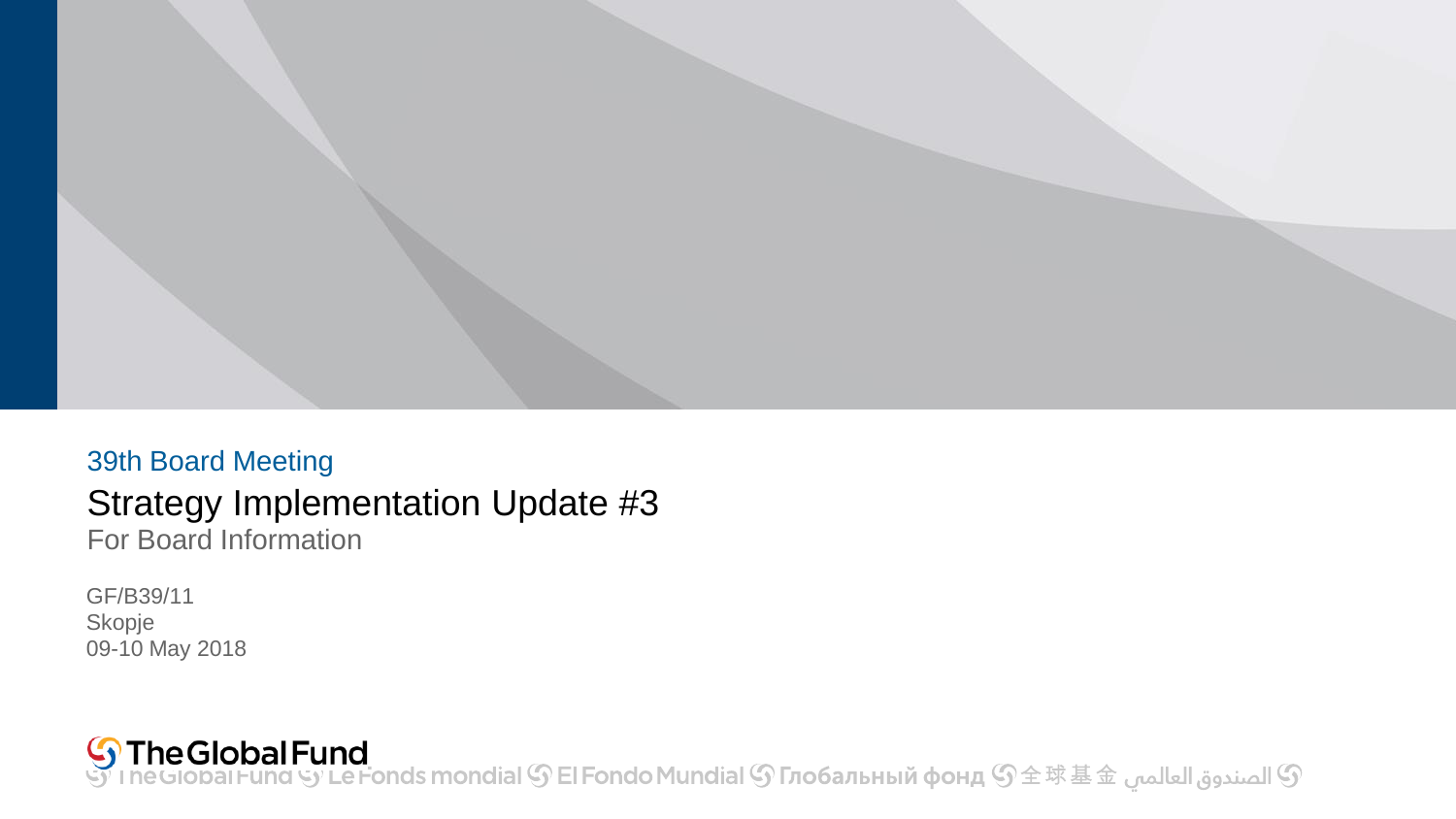# Executive Summary (1/2)

## **Context**

- In early 2017, Strategy Implementation Plan (SIP) developed as internal tool to document and guide Secretariat's operationalization of GF Strategy 2017-2022. SIP details Secretariat implementation plans at input- and output-level (deliverables), and is closely linked to GF KPI Framework
- For Strategy Committee (SC) and Board, "Strategy Implementation Update," provides comprehensive tracking of all Strategic Objectives and more holistic snapshot of implementation than in past. Report provided twice per year.
- "Deep Dives" on critical topics further facilitate Board and SC oversight of strategy implementation
- For Secretariat, increasing utility of SIP to monitor performance, course correct and define appropriate budgets Consolidated reporting reduces reporting burden, integration of PAP and other reporting eliminates duplicative reporting

## Questions addressed in this slide deck

• What implementation progress has been made on each Strategic Sub-objective and what are the related KPI results?

1

• What are key implementation challenges encountered and what actions have been taken to mitigate these?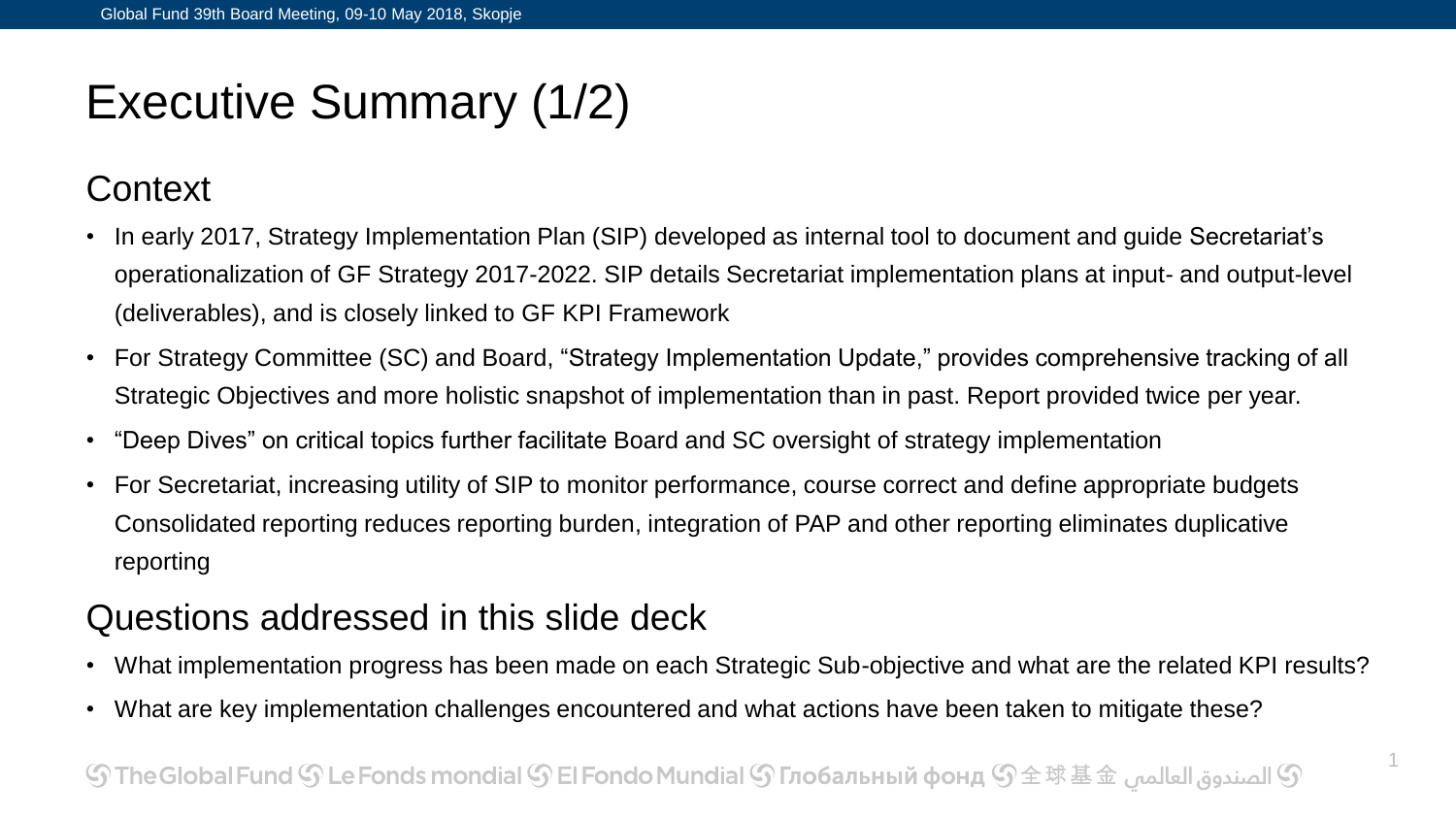# Executive Summary (2/2)

## **Conclusions**

- Significant progress on implementation during busy year of grant-making. Delays manifesting in several areas are multi-causal: overly ambitious planning, internal coordination issues, staffing constraints, and Board approval timelines, among others. Remediation actions underway and lessons incorporated into 2018 planning and implementation approach
- Major opportunity to better link SIP (which describes planned GF actions) with new KPI reporting framework (which describes GF performance). This is planned for Fall Board reporting.

### Input received from Strategy Committee

- Deep Dive reports continues to be useful for oversight by SC. In 2017, 6 Deep Dive sessions covering majority of Strategic Framework presented to SC.
- SIP reporting is too granular for effective Board oversight. SC will use the new KPI/performance management reporting to evaluate progress and results, with SIP information included where most useful.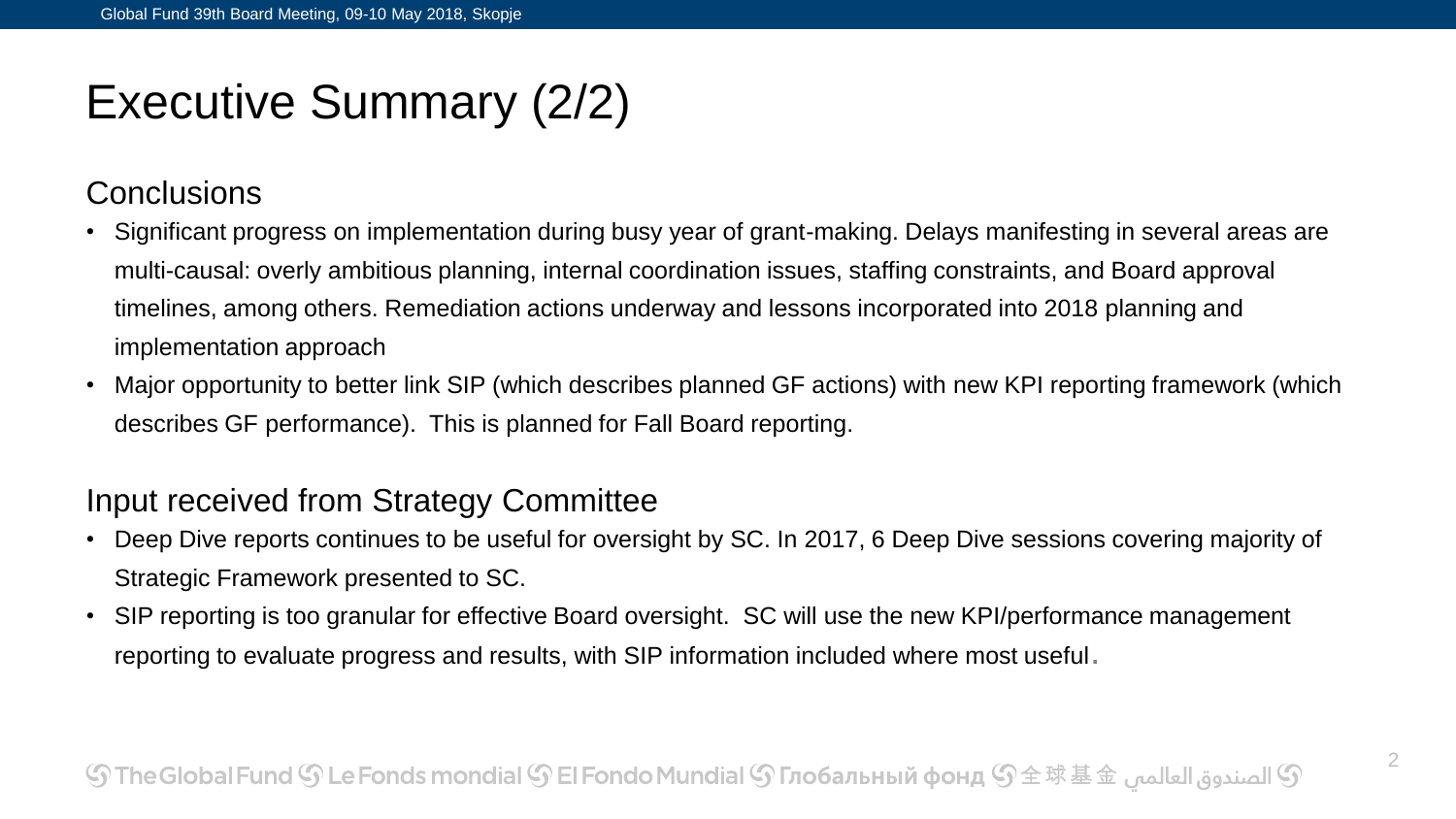## Detailed Reporting by Strategic Sub-objective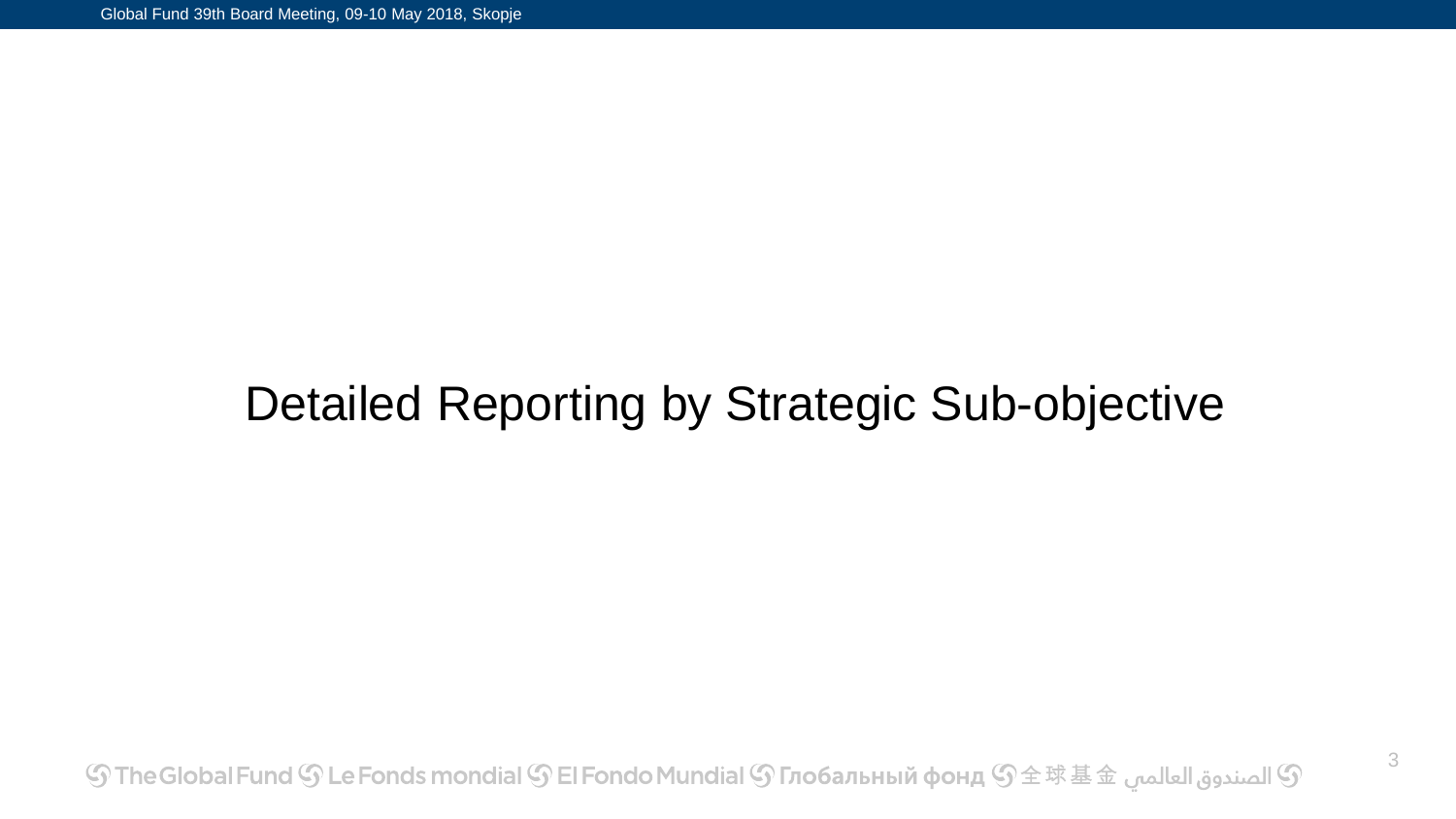## How to interpret the "Status" bar

- Status bar on each slide reflects aggregate implementation progress for that Strategic Sub-objective based on the implementation of SIP deliverables relating to that Sub-objective. It *does not* reflect quality or scope of implementation, rather it indicates how implementation is progressing in relation to implementation plans.
- In determining status, and for rigorous monitoring and to promote improved planning, any change from original target completion date considered as a delay (even if delay is only one quarter without larger impact)
	- **Green:** Work progressing as planned
	- **Amber:** Work progressing slower than expected due to minor issues/delays
	- **Red:** Work may not be completed or will be completed with significant delays due to major issues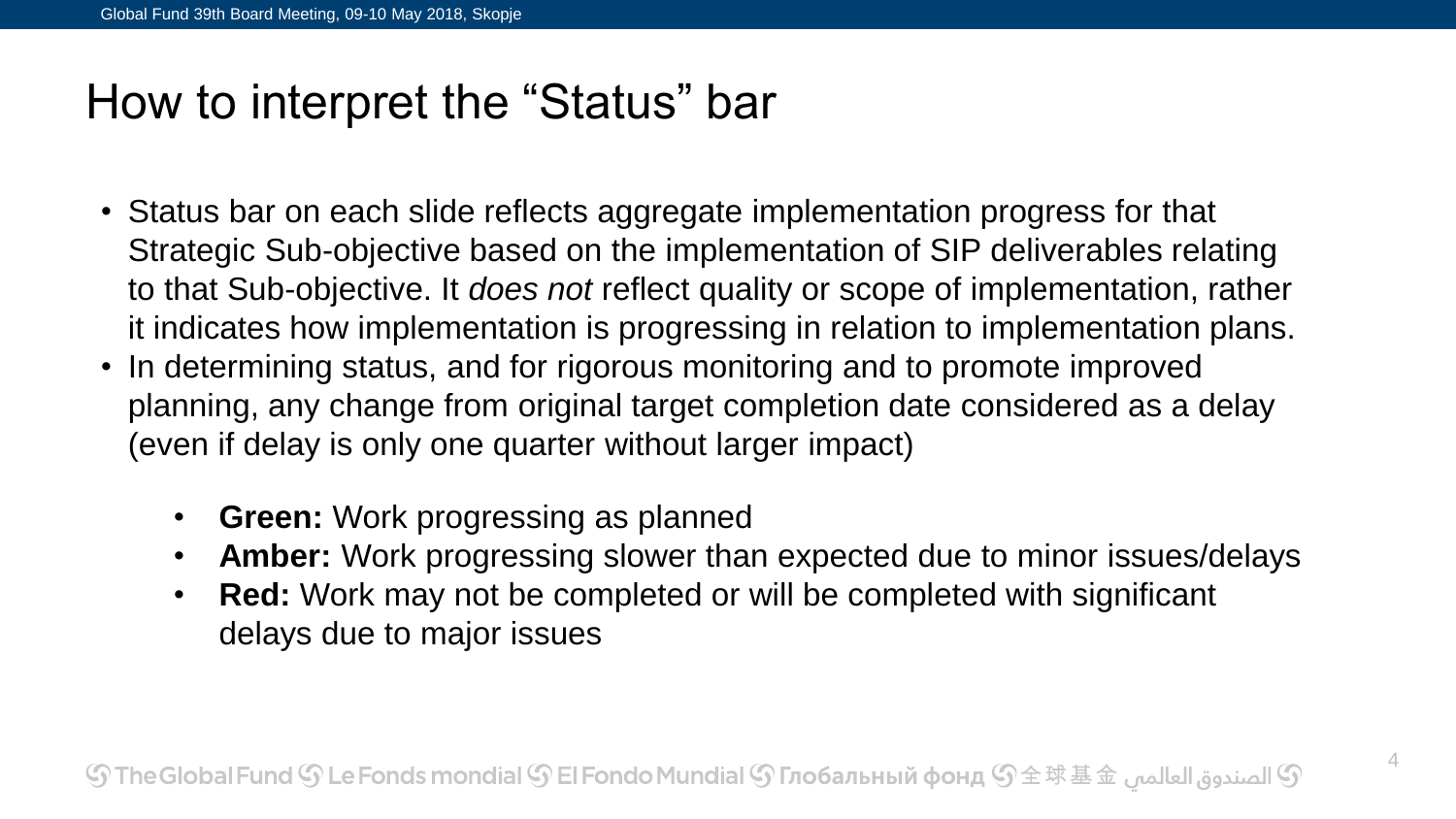## SO1: Maximize Impact Against HIV, TB and Malaria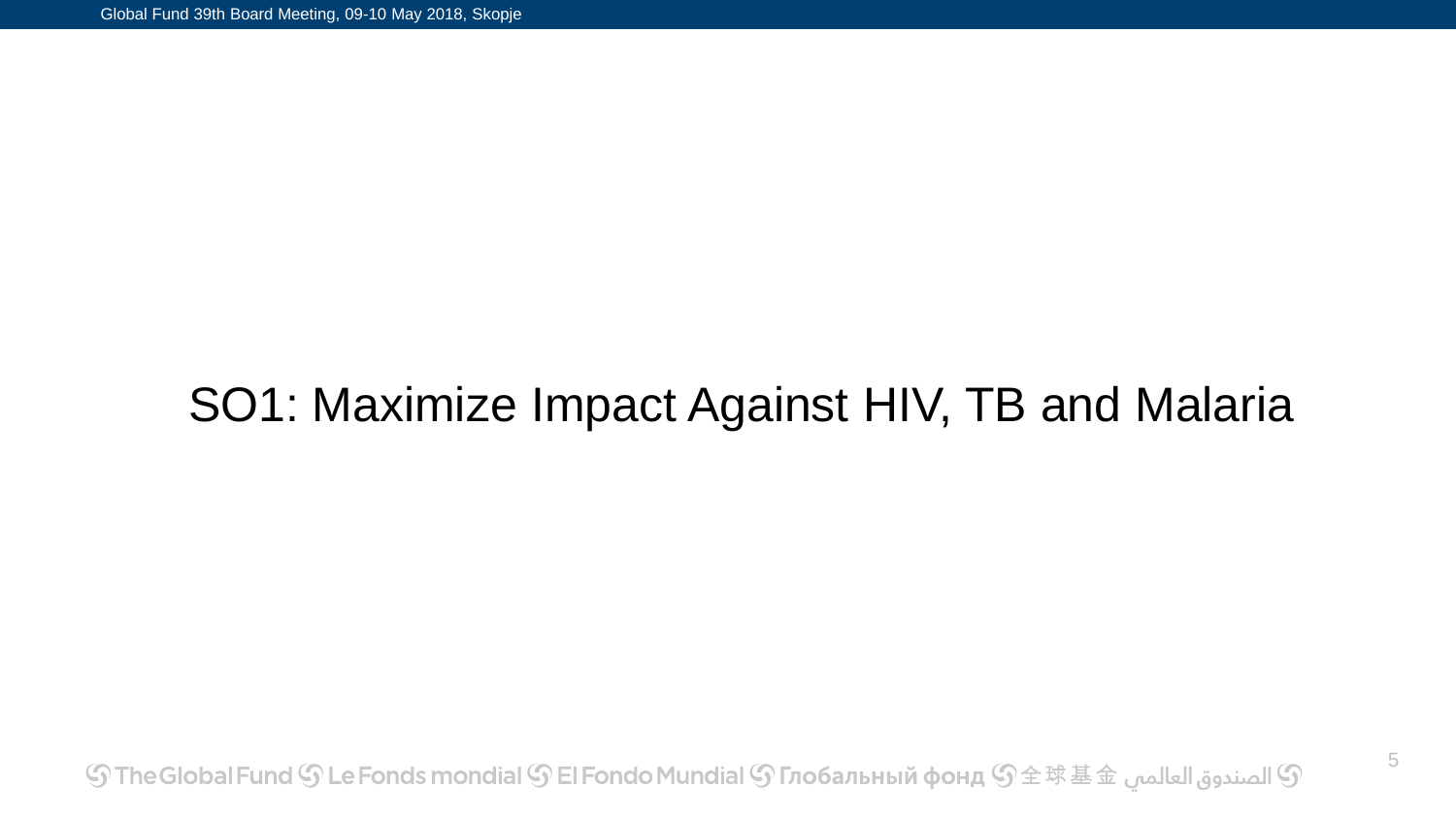| <b>Strategic</b><br><b>Objective</b> | 1) Maximize impact against HIV, TB and Malaria                                                                                                                                                                                                     |
|--------------------------------------|----------------------------------------------------------------------------------------------------------------------------------------------------------------------------------------------------------------------------------------------------|
| Sub-<br>objective                    | a) Scale-up evidence-based interventions with a focus on the highest<br>burden countries with the lowest economic capacity and on key and<br>vulnerable populations disproportionately affected by the 3 diseases.                                 |
| <b>Strategic</b><br>$ KP $ (s)       | KPI 1: Performance against impact targets; KPI 2: Performance against service<br>delivery targets; KPI 4: Investment efficiency; KPI 5: Service coverage for Key<br>Populations; KPI 8: Gender and age equality; KPI 9b: Investment in KP programs |



- **1. Impact through Partnership (ITP):** ITP-T design, including processes, finalized. Partner Support Platform (PSP) design endorsed by partners. PSP IT tool to streamline communication about unmet TA needs between Country Teams, TAP teams and partners finalized. Through Platform, Country Teams can submit requests for support not addressed at country level or using existing resources. Following internal triage, partners able to access requests and propose support directly to Country Teams. Based on partners' commitments and dialogue with in-country stakeholders, Country Team can confirm selection of partner's proposal and enter into action planning for response. In addition, tool can generate various reports for analysis and strategic planning.
- **2. Allocative Efficiency Modelling:** Modelling application of 20 disease components in 15 countries, informing NSP updates, Funding Request development and transition planning. Coordinated with key partners (e.g. UNAIDS, Challenge TB and Gates Foundation) on country level modeling work plans to maximize synergies. Consulted with Country Teams and received expressed interest for modeling support between 2018 and 2019 in 20 high impact countries and over 10 transition countries to inform NSP updates and Funding Request development for next allocation cycle. Regional workshops on costing and impact modeling being planned.

### **Latest KPI Data**

**7 of 8** KPI 2 output indicators have aggregate grant target aligned to strategy projections; gap in remaining indicator driven by one High Impact Asia country



### **Key Challenges and Mitigating Actions**

Varying levels of interest in using allocative efficiency models to improve program design in some high impact country programs. Also, data availability and quality may have prevented countries from being able to apply models to inform investment decisions. To mitigate: (1) continued awareness raising among countries about allocative efficiency models; (2) continued support on building countries' capacity in model application; and (3) strengthened collaboration with partners (e.g. WHO, UNAIDS, WB, PEPFAR, BMGF) to promote application of allocative efficiency models in high impact countries.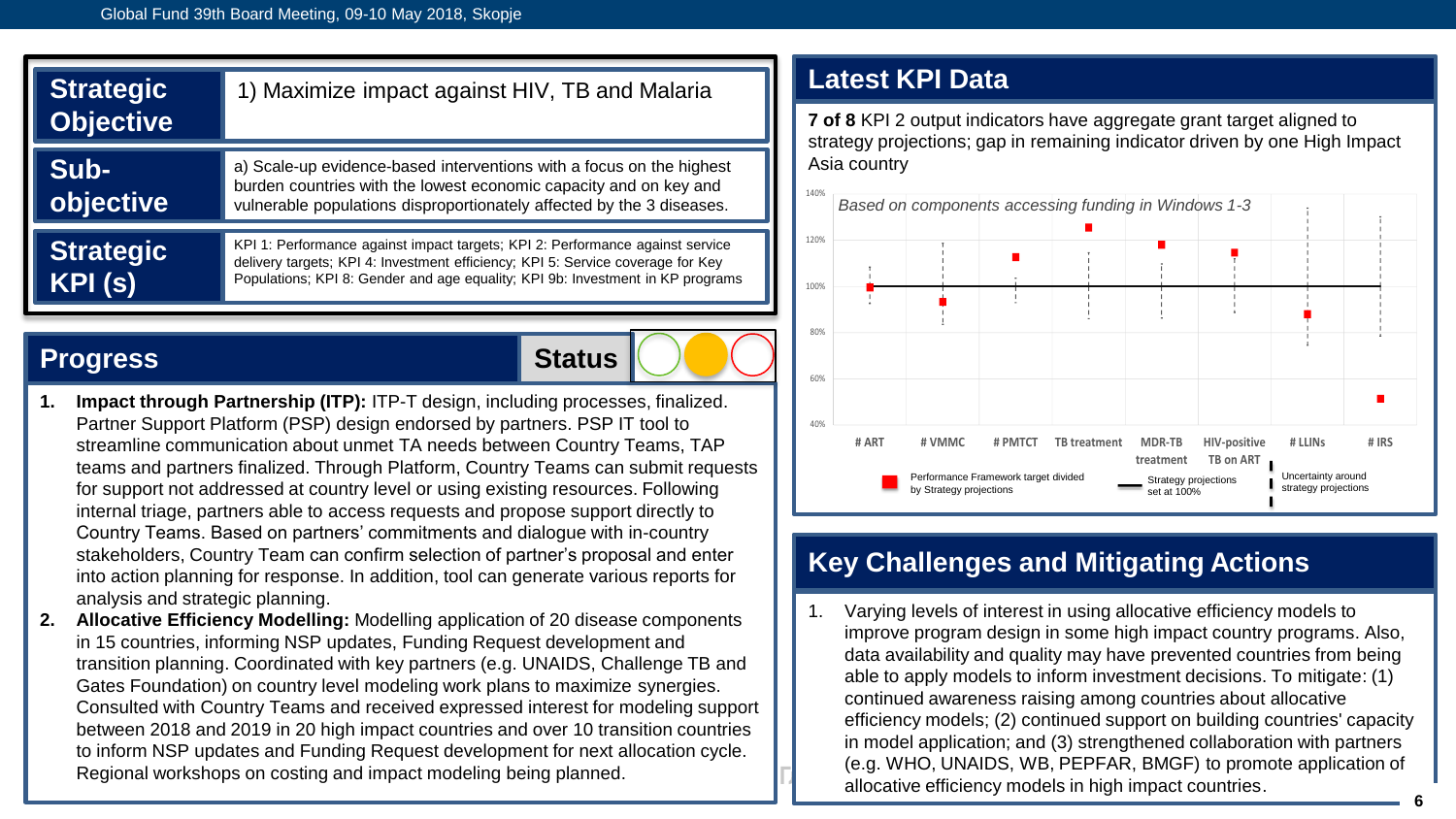| <b>Strategic</b><br><b>Objective</b> | 1) Maximize impact against HIV, TB and Malaria                                                                                                                                                                     |
|--------------------------------------|--------------------------------------------------------------------------------------------------------------------------------------------------------------------------------------------------------------------|
| Sub-<br>objective                    | a) Scale-up evidence-based interventions with a focus on the highest<br>burden countries with the lowest economic capacity and on key and<br>vulnerable populations disproportionately affected by the 3 diseases. |
| <b>Strategic</b><br>KPI(s)           | KPI 1: Performance against impact targets; KPI 2: Performance against service<br>delivery targets; KPI 4: Investment efficiency; KPI 5: Service coverage for Key<br>Populations; KPI 8: Gender and age equality    |



- **3. Projection of Program Impact:** Reliable projection of impact can be done during 2018 when majority of grants signed. Due to similar nature of work with KPI4, reporting is aligned with KPI4 timeline. Secretariat continues working with technical partners for institutionalizing impact and efficiency modeling within national programs to inform National Strategic Plan (NSP) and Funding Request development in form of in-country or regional workshops.
- **4. Tracking Strategy Targets vs. Performance Framework (PF) Targets:** Based on data available as of 13 February 2018, by and large, good alignment between strategy targets and PF targets. Report on comparison between strategy and PF targets for KPI1 and KPI2 to be submitted to Fall Board Meeting once data on signed grants / PFs for majority of countries available.

### **Latest KPI Data**

**7 of 8** KPI 2 output indicators have aggregate grant target aligned to strategy projections; gap in remaining indicator driven by one High Impact Asia country



- 2. Due to challenges in modeling resource constrained scenario at country-level with sufficient ownership, as interim measure, desk modeling work to be done based on PF service coverage/outcome targets and/or PF targets in reduction in incidence and deaths. Viability of approach to be assessed in Q1 2018.
- 3. Not all indicators systematically included in PFs or, if included, have specified national targets. For missing targets, selected Country Teams which account for large share of targets to provide national targets from other sources such as NSP. Targets will be triangulated by recent trends, past performance and Country Teams projection.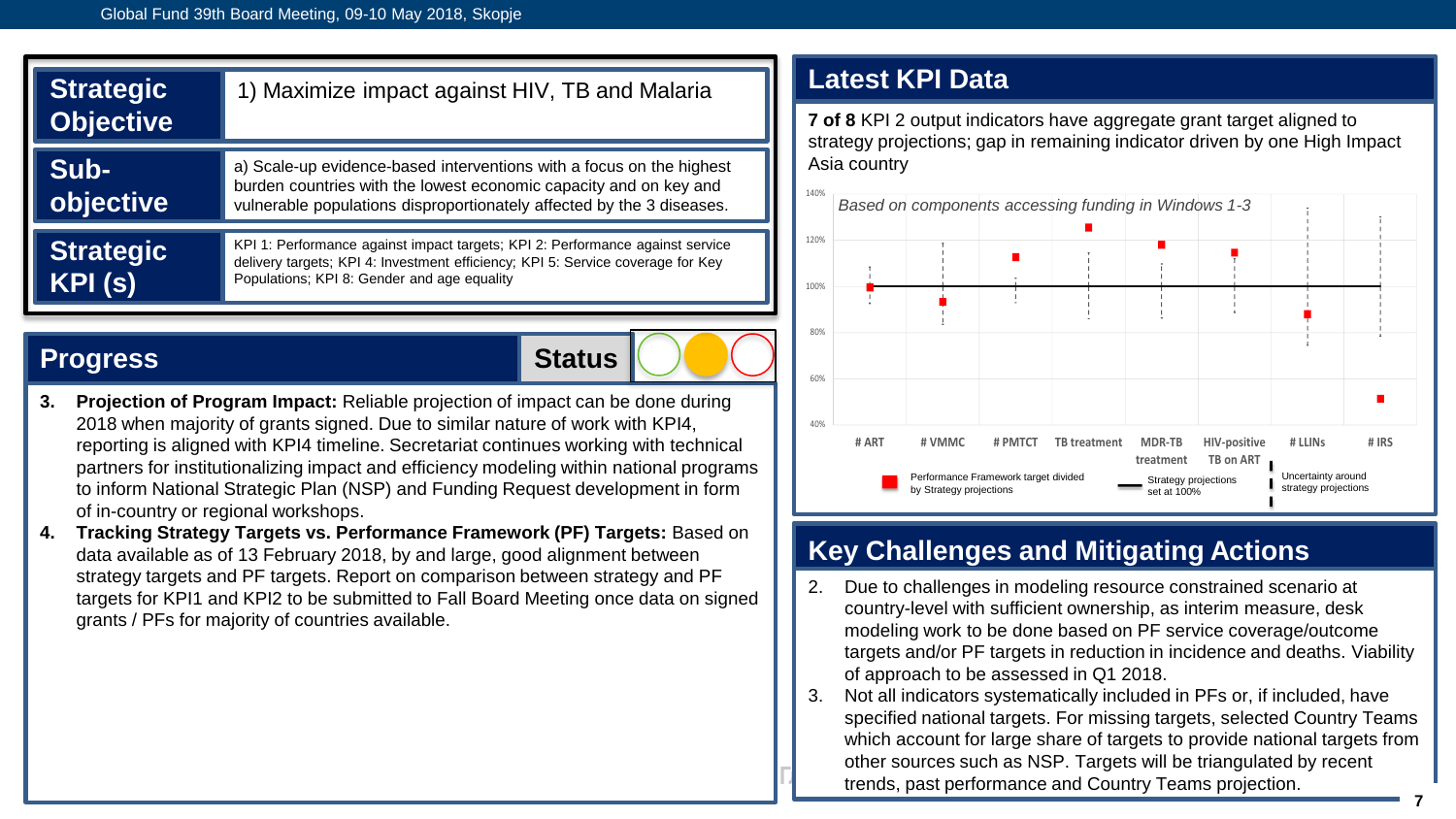| <b>Strategic</b><br><b>Objective</b> | 1) Maximize impact against HIV, TB and Malaria                                                                                         |
|--------------------------------------|----------------------------------------------------------------------------------------------------------------------------------------|
| Sub-<br>objective                    | b) Evolve the allocation model and processes for greater<br>impact, including innovative approaches differentiated to country<br>needs |
| <b>Strategic</b><br>$ KP $ (s)       | KPI 3: Alignment of investment and need; Additional KPIs<br>attached to SO1a                                                           |



- **1. Allocation Model Lessons Learned:** Lessons learned from 2017-2019 to be reported to SC in March to guide development of allocation model for 2020-2022 cycle.
- **2. Calibration of Models Assessing Potential Allocation Scenarios:** Ongoing work with technical partners to strengthen use of models for allocation and other portfoliowide exercises. Request for Proposals launched to select GF modeling secretariat to ensure implementation of recommendations of GF Modeling Guidance Group, which will convene in Q1 2018. These are alternative solutions to having certain set of models endorsed by partners.
- **3. Catalytic Funding Approach:** Catalytic Funding fully operationalized with operational policy, forms and guidance in place and used by applicants and partners to access funding under three modalities: Multi-country; Matching Funds; and Strategic Initiatives. See Funding Model Update for more details.

### **Latest KPI Data**

Alignment of investment & need declined in most recent reporting period there is **0.51** total absolute difference between country share of need & share of grant expenses. Largely driven by pattern of grant expenses related to transition between allocation periods KPI 3



### **Key Challenges and Mitigating Actions**

1. Unlikely any particular model will be endorsed by partners. Two alternative approaches to explore: 1) establishing GF Modeling Guidance Group consisting of representatives from technical partners to recommend models meeting minimum criteria for country and portfolio level needs; and 2) supporting technical partners to develop guidance for countries in which detailed comparative assessment of various models and their potential use described.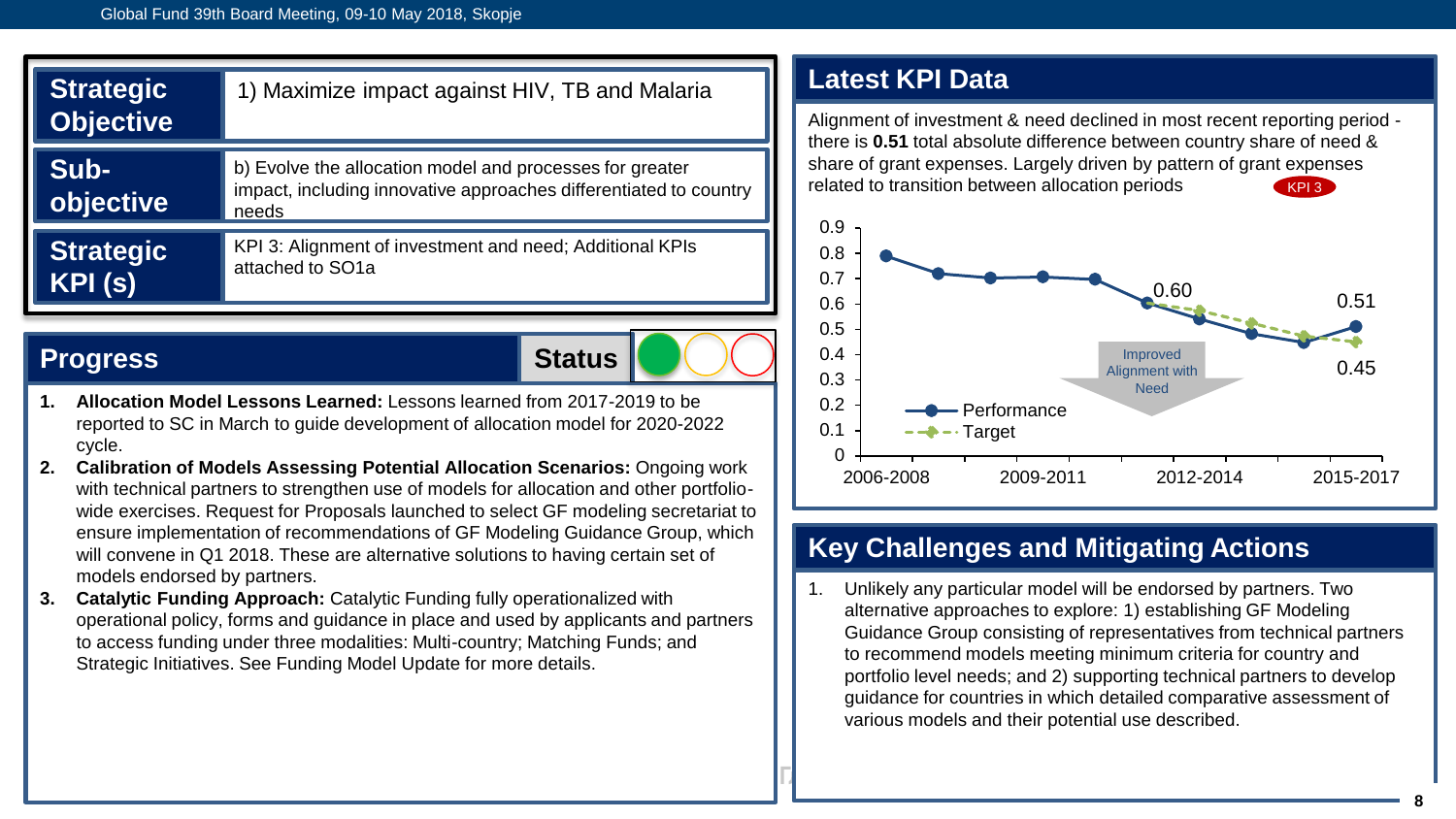| <b>Strategic</b><br><b>Objective</b> | 1) Maximize impact against HIV, TB and Malaria                    |
|--------------------------------------|-------------------------------------------------------------------|
| Sub-                                 | c) Support grant implementation success based on impact,          |
| objective                            | effectiveness, risk analysis and value-for-money                  |
| <b>Strategic</b>                     | KPI 4: Investment efficiency; KPI 7: Fund utilization; Additional |
| KPI(s)                               | KPIs attached to SO1a                                             |



- **1. Project AIM (Accelerated Integration Management):** GF can now leverage streamlined cross-functional processes, aligned and standardized templates, enhanced review and approval processes, end-to-end capabilities, strengthened controls and more timely and robust portfolio data. Includes critical stages of grant lifecycle, including allocation, funding request, grant making, grant implementation monitoring, grant revisions, master data, annual performance reviews, and disbursements.
- **2. Integrated Portfolio Review:** Design completed for country portfolio reviews and enterprise reviews. Pilots conducted. Provisional 2018 schedule for internal reviews agreed, with roll-out in March. IT platform for matching prioritized support needs with partner support launched in January 2018.
- **3. Prioritized List of Solutions to Portfolio Challenges:** Roll out of solutions to address identified programmatic and technical gaps in implementation of GF grants in 2018. Includes new technologies and approaches and strategies for scale-up.
- **4. Financial Risk Management:** Financial risk management guidelines approved by Executive Grant Management Committee and Regional Audit Initiative and Fiscal Agent process finalized. Agreement with World Vision, Catholic Relief Services and Population Services International to rely on their internal audit function for assurance. Anti-fraud guidelines at consultation stage.

### **Latest KPI Data**

In 2014-2016, **66%** of grant budgets reported as spent. During period, Secretariat disbursed 75% of grant budgets. Of disbursed funds, 88% were spent in-country. Despite higher in-country expenditures in 2016, when compared to budget, 2016 absorption levels are lower than baseline.



**Absorption by latest rating** 



- 1. Ongoing technical support services for Grant Operating System are not yet functioning at expected level. To address this, Joint management review, oversight and problem solving for dealing with backlog in support service provision.
- 2. Project AIM affected by rotation of scarce resources and continuous need for training and knowledge transfer. Mainstreaming of project team knowledge and methodology in Grant Management Division (GMD) in progress.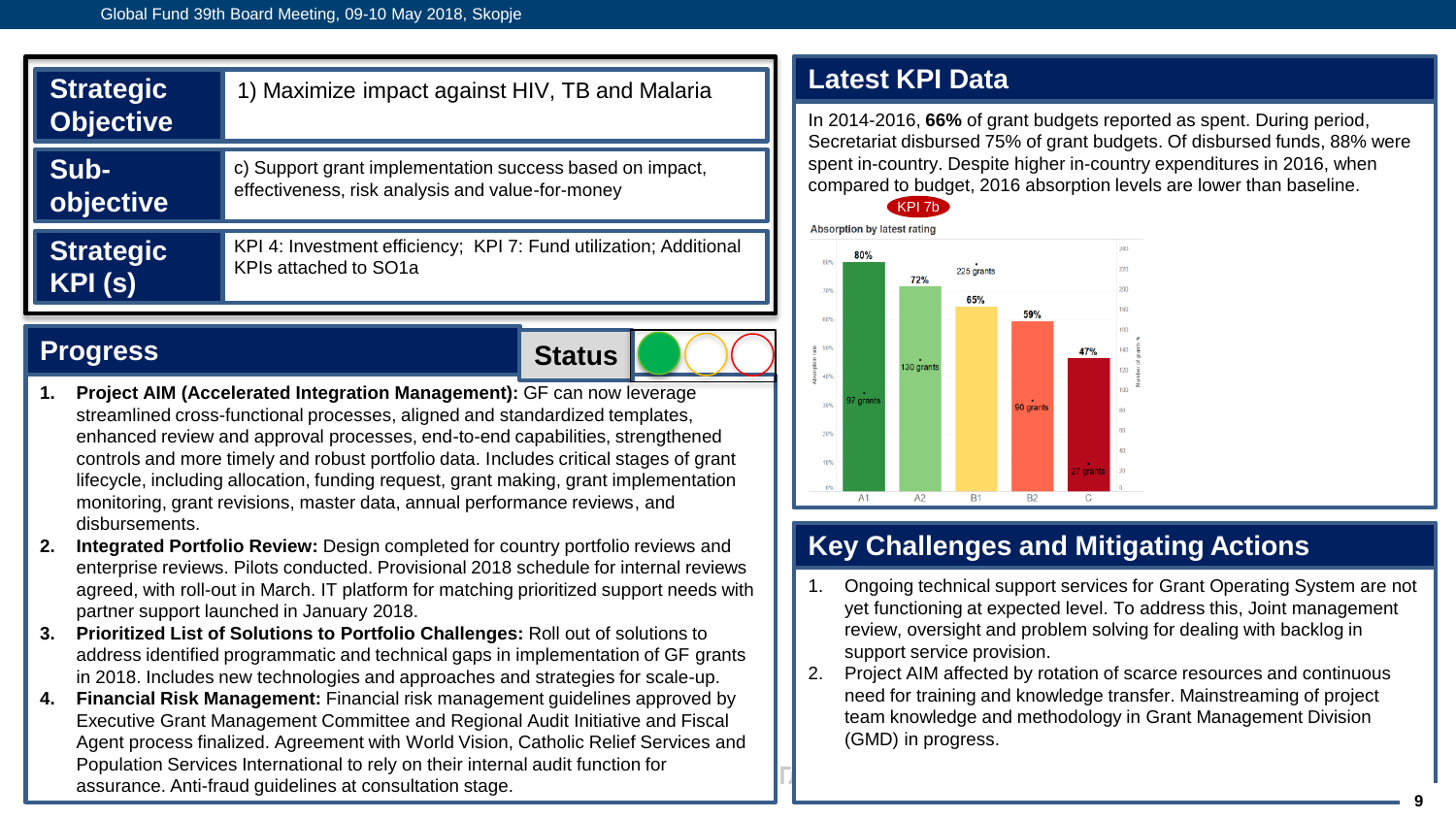| <b>Strategic</b><br><b>Objective</b> | 1) Maximize impact against HIV, TB and Malaria                    |
|--------------------------------------|-------------------------------------------------------------------|
| Sub-                                 | c) Support grant implementation success based on impact,          |
| objective                            | effectiveness, risk analysis and value-for-money                  |
| <b>Strategic</b>                     | KPI 4: Investment efficiency; KPI 7: Fund utilization; Additional |
| $ KP $ (s)                           | KPIs attached to SO1a                                             |



- **5. Risk and Assurance Planning:** Assurance Planning increasingly leveraging expansion of assurance options for Supply Chain and Data Quality risks and being rolled out, despite delay due to competing priorities and tight timelines in this funding renewal year. Risk and Assurance Handbook developed in December 2017 to improve operationalization and consistency of assurance activities across four thematic risk areas. Operation Risk Committee, focusing on HI countries, has also prioritized review of COEs and their requests for flexibilities. In first 3 windows, independent risk views provided for over 70% of High Impact and Core portfolios.
- **6. Integrated Risk Management (IRM) Module:** IRM was to be developed under Project AIM and launched as part of Release 4 by end March 2017. Following initial delays, process to fast track module design and roll out implemented, and module deployed in February to six selected Country Teams through phased approach. In mid-March, IRM module will be open for use by all Country Teams.
- **7. Insurance Policy:** Phase I of Insurance Coverage Framework near complete: insurance database implemented; Insurance Guidelines developed and pending final internal approvals; support function created and assisting implementers and Country Teams; and Framework aligned with grant-making process and SC Implementation Plan. Phase II underway: algorithm developed; market study launched; and independent warehouse inspector sourced to assist with supply chain diagnostics.

### **Latest KPI Data**

In 2014-2016, **66%** of grant budgets reported as spent. During period, Secretariat disbursed 75% of grant budgets. Of disbursed funds, 88% were spent in-country. Despite higher in-country expenditures in 2016, when compared to budget, 2016 absorption levels are lower than baseline.



**Absorption by latest rating** 



- 3. Delays and changing scope of AIM affected planned release date of IRT. New solutions provider selected for development of IRT and contracted independently from other provider under AIM.
- 4. On Insurance Policy, continued alignment with Supply Chain Department on top 23 countries to address and visit, and ensuring warehouse inspections and review of insurance policies form part of each country's ToR. Warehouse inspection(s) and review of in-force policies now part of diagnostic ToRs.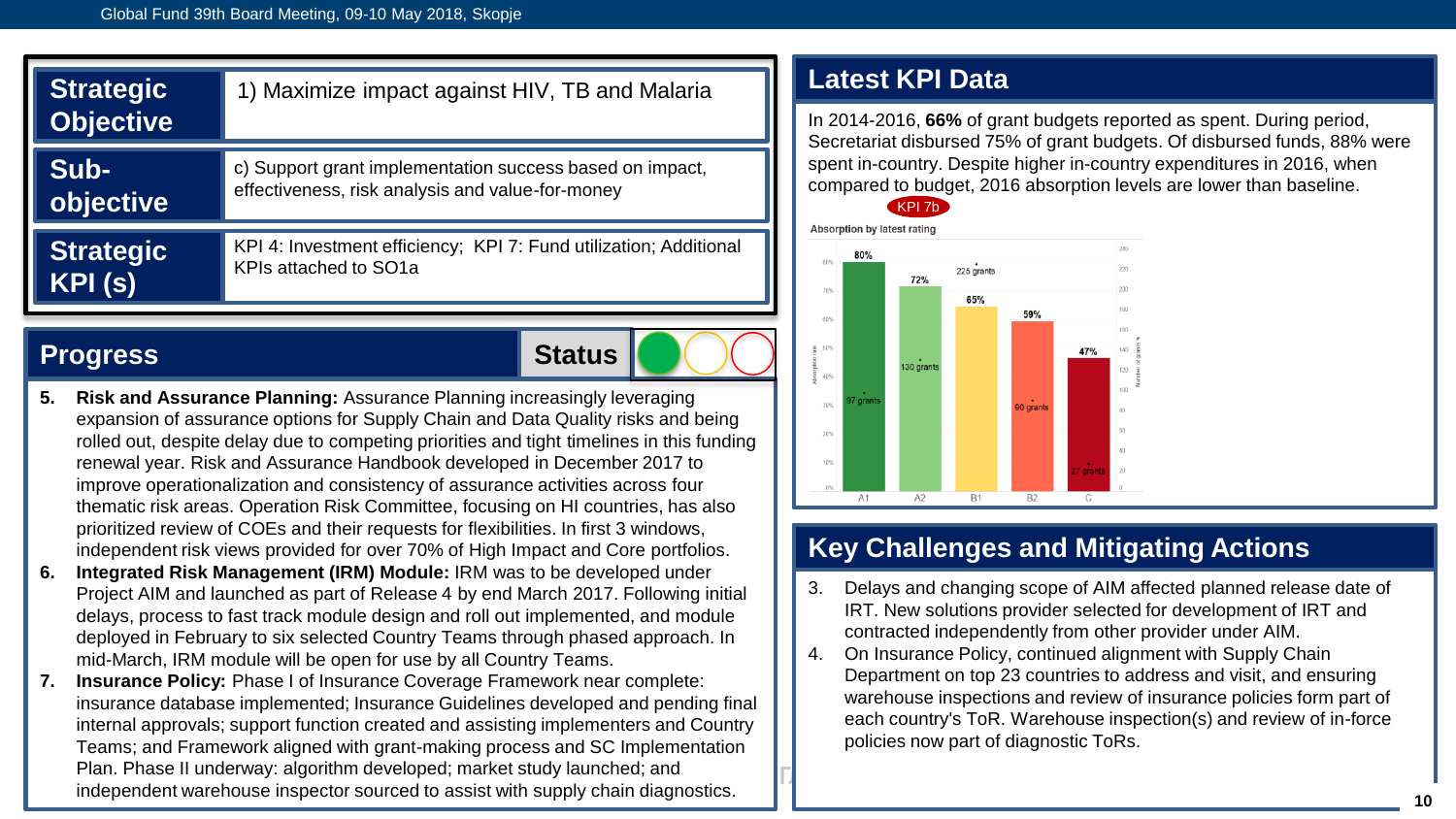| <b>Strategic</b><br><b>Objective</b> | 1) Maximize impact against HIV, TB and Malaria                                                                                                      |
|--------------------------------------|-----------------------------------------------------------------------------------------------------------------------------------------------------|
| Sub-<br>objective                    | c) Support grant implementation success based on impact,<br>effectiveness, risk analysis and value-for-money                                        |
| <b>Strategic</b><br>KPI(S)           | KPI 3: Alignment of investment and need; KPI 4: Investment<br>efficiency; KPI 7: Fund utilization; Additional KPIs attached to<br>SO <sub>1</sub> a |



- **8. Grant-making:** As of 23 January, of 158 components for 2017-2019: 108 (68%) components approved by Board in 2017 and signed in 2017 and first 3 weeks of January 2018. Thirteen (8%) components approved by Board in 2017 and are in countries for signing (25 grants). Secretariat currently focused on signing grants reviewed by TRP in Windows 1 and 2, and with grant end dates in 2017, to ensure continuity of funding.
- **9. Differentiated Applications:** Differentiated application approach successfully implemented integrating lessons learned from past cycle and throughout 2017. Success of this activity evidenced by exceptionally high number of application already processed in first year of 3-year cycle, representing \$8.7 billion and 84% of allocation funding.
- **10. Unfunded Quality Demand (UQD):** SC approved prioritization framework in June 2017. UQD register updated quarterly. Secretariat operationalizing prioritization framework. First award expected by end 2018 based on AFC approved available resources.

### **Latest KPI Data**

- For new allocation, takes on average **7.3 months** from funding request submission to Board approval
- Of the **\$8.7 billion** in Board-approved grants in new allocation cycle, total of **\$2.5 billion** already committed as grant expenses as of mid-Feb 2018, and **\$380 million** already disbursed

### **Key Challenges and Mitigating Actions**

5. AFC approved resources are up to US\$50 million so far, against \$2.7 billion in Registered UQD. Operationalization will entail rigorous and strict prioritization, requiring robust data and validation from Country Teams. Will conduct full analysis, develop tool to filter UQD to manageable number for decision making, and operationalize prioritization process for portfolio optimization.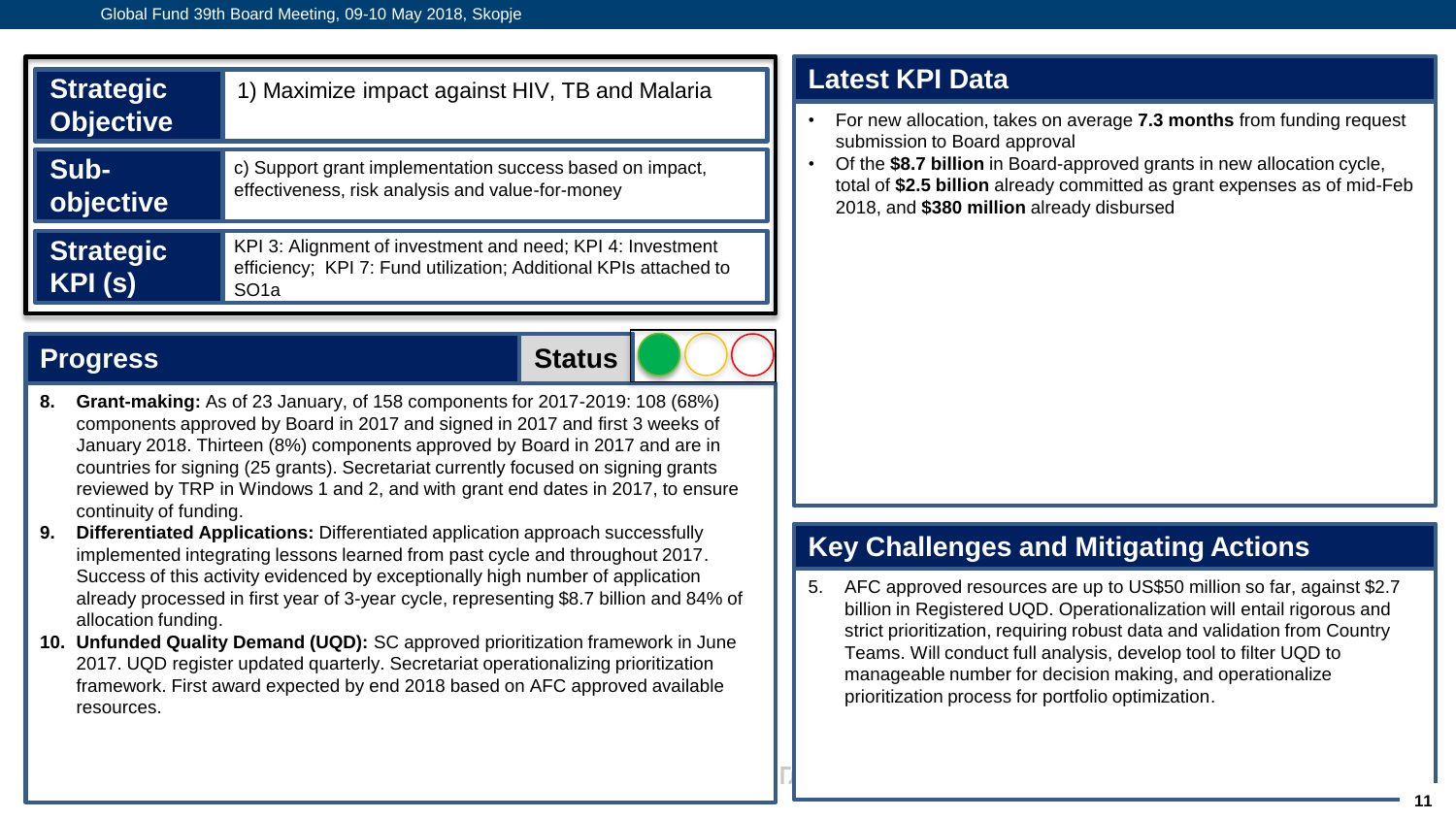| <b>Strategic</b><br><b>Objective</b> | 1) Maximize impact against HIV, TB and Malaria                 |
|--------------------------------------|----------------------------------------------------------------|
| Sub-                                 | d) Improve effectiveness in challenging operating environments |
| objective                            | through innovation, increased flexibility and partnerships     |
| <b>Strategic</b>                     | KPI 2: Performance against service delivery targets; KPI 7:    |
| KPI(s)                               | Fund utilization; Additional KPIs attached to SO1a             |



- **1. Challenging Operating Environment (COE) knowledge management:** COE efforts to strengthen knowledge management ongoing through enhancement of COE SharePoint site and regular sessions to share best practices and lessons learned on COE Policy implementation. Review of 2017 policy implementation conducted, including lessons learned on portfolio analysis and operational strategy, partnership engagement and response to emergencies.
- **2. Portfolio Analysis of COE Countries:** Fully established COE portfolio review process in place and revised after first mid-year COE policy implementation review. 14 of 17 non-high impact COE Country Teams reviewed in depth. Tool created to track types of flexibilities that Country Teams are requesting, their rationale, associated risks with these flexibilities and mitigation measures. Process will be aligned with Portfolio Review developed as part of ITP-T.
- **3. COE Crisis Room:** COE Support Team and Working Group have worked through ad-hoc meetings to discuss solutions to acute emergencies in 2017, including: South Sudanese refugee crisis, Middle East Response and food security situation in Africa. Protocol for a crisis room being developed in 2018 to align GF response with existing internal disease related situation rooms and partners' emergency rooms.

### **Latest KPI Data**

.

• Disaggregated KPI results for COEs will be available in future reporting periods

- 1. Challenge is to ensure Portfolio Analysis process is adaptive and integrated into existing mechanisms. COE Support Team working closer with ITP-T team and Risk Department to streamline processes and discussions.
- 2. Key challenges to COE crisis room include adapting GF processes to emergencies requirements to fast-track decisions and responses. To mitigate this challenge, discussions with partners ongoing to establish protocol for GF crisis room.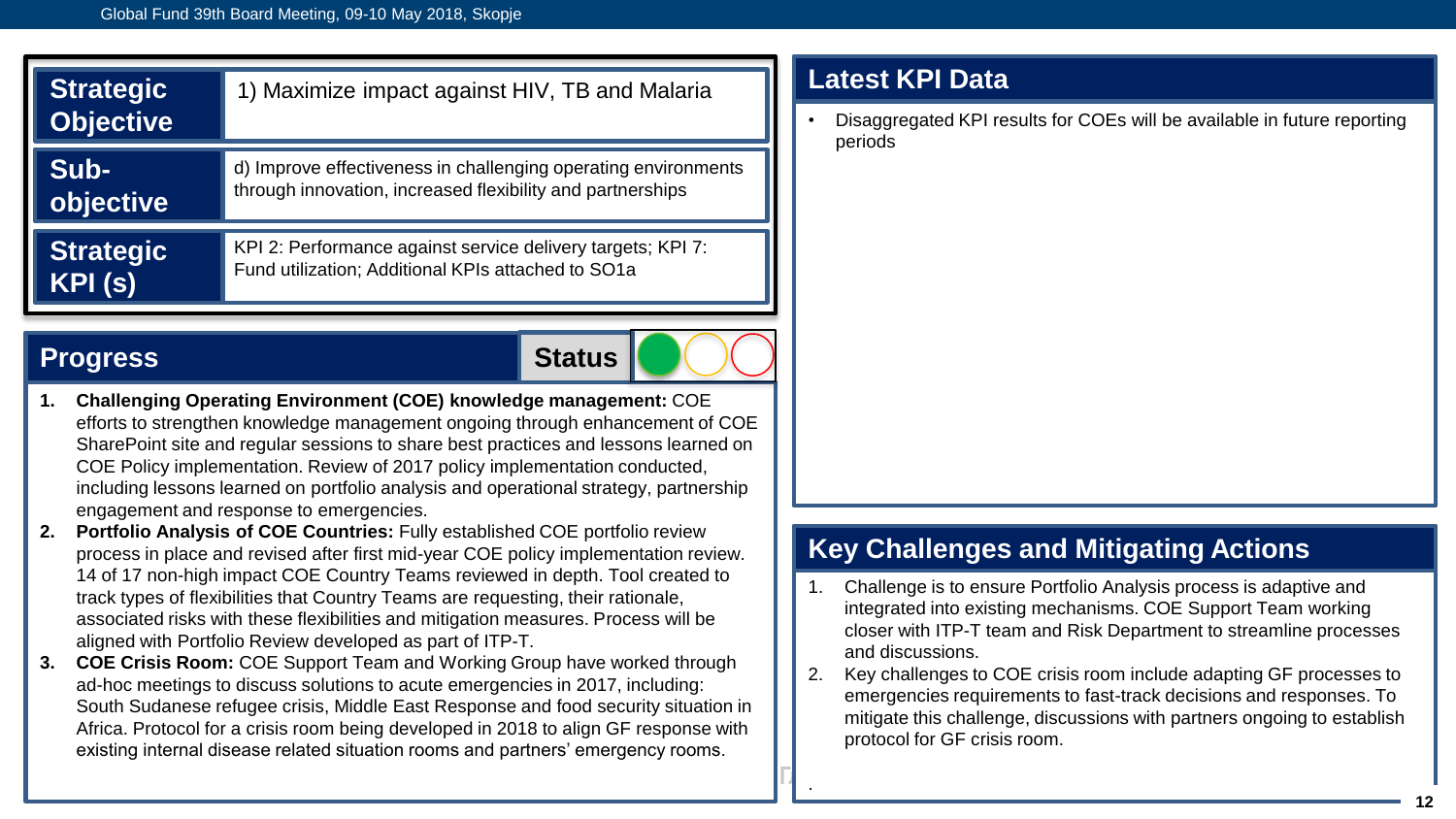| <b>Strategic</b><br><b>Objective</b> | 1) Maximize impact against HIV, TB and Malaria            |
|--------------------------------------|-----------------------------------------------------------|
| Sub-                                 | e) Support sustainable responses for epidemic control and |
| objective                            | successful transitions                                    |
| <b>Strategic</b>                     | KPI 9c: Key populations and human rights in transition    |
| KPI(s)                               | countries; KPI 11: Domestic investments                   |



- **1. Transition Planning & Analysis:** Continued focus on this, particularly in AELAC, including (but not limited to) Transition Readiness Assessment (TRA) implementation, development of transition work-plans / sustainability plans, country specific transition planning, and systematic review of transition preparedness during grant review and approval.
- **2. TRA Implementation:** Completion of ~25 total transition readiness assessments (not including EHRN Harm Reduction TRAs) covering ~40 disease components, primarily in (but not limited to) EECA and LAC, with more planned in 2018-2019. New Malaria-specific TRA tool developed, piloted in Sri-Lanka, and will be completed before end Q1 2018 for use across portfolio.
- **3. Transition Work-Plans and Sustainability Plans:** To support planning, ~11 countries in EECA/LAC developed transition work-plans/sustainability plans, and ~12 additional EECA/LAC countries finalizing/developing them in 2018.
- **4. Country Specific Transition Planning:** Wide variety of country- and contextspecific transition planning (some of which financed by Sustainability, Transition and Efficiency Strategic Initiative) being undertaken or planned in transition preparedness portfolios, including (but not limited to) development of social contracting mechanisms, implementation of efficiency analyses, updating of national strategic plans to incorporate STC considerations, negotiated uptake of key interventions, etc.

### **Latest KPI Data**

For 2014-2016 allocation period, actual domestic investment**<sup>1</sup>** was **118%** of minimum policy prescribed co-financing, exceeding minimum requirements across all income brackets. Further, **94%** of eligible countries assessed todate have met/exceeded policy prescribed co-financing requirements.



#### **Results vs. Policy Stipulated Requirements**



### **Key Challenges and Mitigating Actions**

1. Indefinite Quantity Contract for STE Strategic Initiative now completed, which should speed up procurement processes for many STE financed activities in early 2018. Focus on accelerated roll-out of STE Strategic Initiative activities included in STC work-plan in 2018.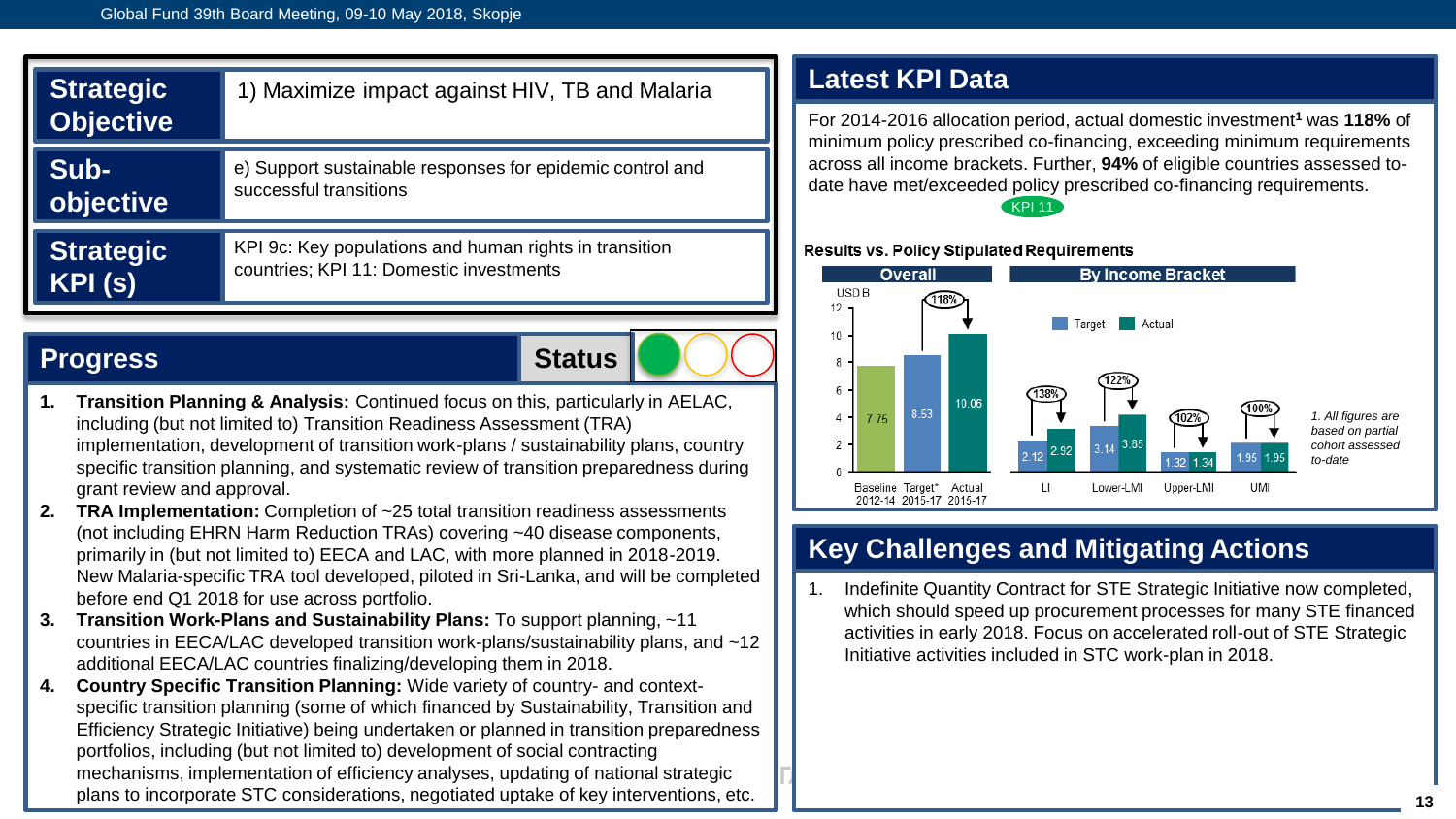| <b>Strategic</b><br><b>Objective</b> | 1) Maximize impact against HIV, TB and Malaria            |
|--------------------------------------|-----------------------------------------------------------|
| Sub-                                 | e) Support sustainable responses for epidemic control and |
| objective                            | successful transitions                                    |
| <b>Strategic</b>                     | KPI 9c: Key populations and human rights in transition    |
| $\overline{KPI}(s)$                  | countries; KPI 11: Domestic investments                   |



- **5. Sustainability, Transition and Co-financing Training:** Sustainability and Transition Course is significant effort to strengthen capacity of Secretariat staff to manage transitions and embed sustainability considerations into national programs and GF grants. Based in part on the World Bank's flagship course for health financing and health systems (but modified for Secretariat), course was rolled out to approximately 70 Country Team members in 2017, including ~80% of FPMs working with "Transition Preparedness" countries. Next training in May 2018.
- **6. CCMs and STC:** 2017 cohort is list of 10 priority countries for transition. For this cohort, all funded CCMs (9 of 10) have funded activities to support transition. All 10 CCMs have nominated either CCM Member or CCM Executive Secretariat to lead transitioning activities. For 2018, cohort will grow with second priority group (~20 more countries).
- **7. National Health Accounts:** Framework Agreement with WHO for technical support on institutionalization of health and disease accounts in GF recipient countries signed February 2018. Inception Report identifying priority countries to receive technical support during 2018-2020 to be provided by end March 2018. Coordination with other donors to ensure sufficient funds available for TA and in country data collection activities. Sixty-five percent of HI and Core countries have financial support from GF (28% from GF) or other sources (USG, GAVI, and BMGF).

### **Latest KPI Data**

All but one of six UMICs assessed report on domestic investments in KP programs, while only three (**50%**) report on investments in human rights; lower performance likely driven by lack of policy levers to stimulate domestic investment (and reporting investments) in human rights KPI 9c



### **Key Challenges and Mitigating Actions**

2. Delay in agreement of technical proposal on National Health Accounts, particularly in relation to deliverables/outputs and country selection. Delay in final routing and clearance of amendment to Framework Agreement. Inception report to be submitted detailing country selection ensuring further alignment with GF Priority list. Meeting of funding partners scheduled for end March 2018 to discuss pooling of resources to increase efficiency.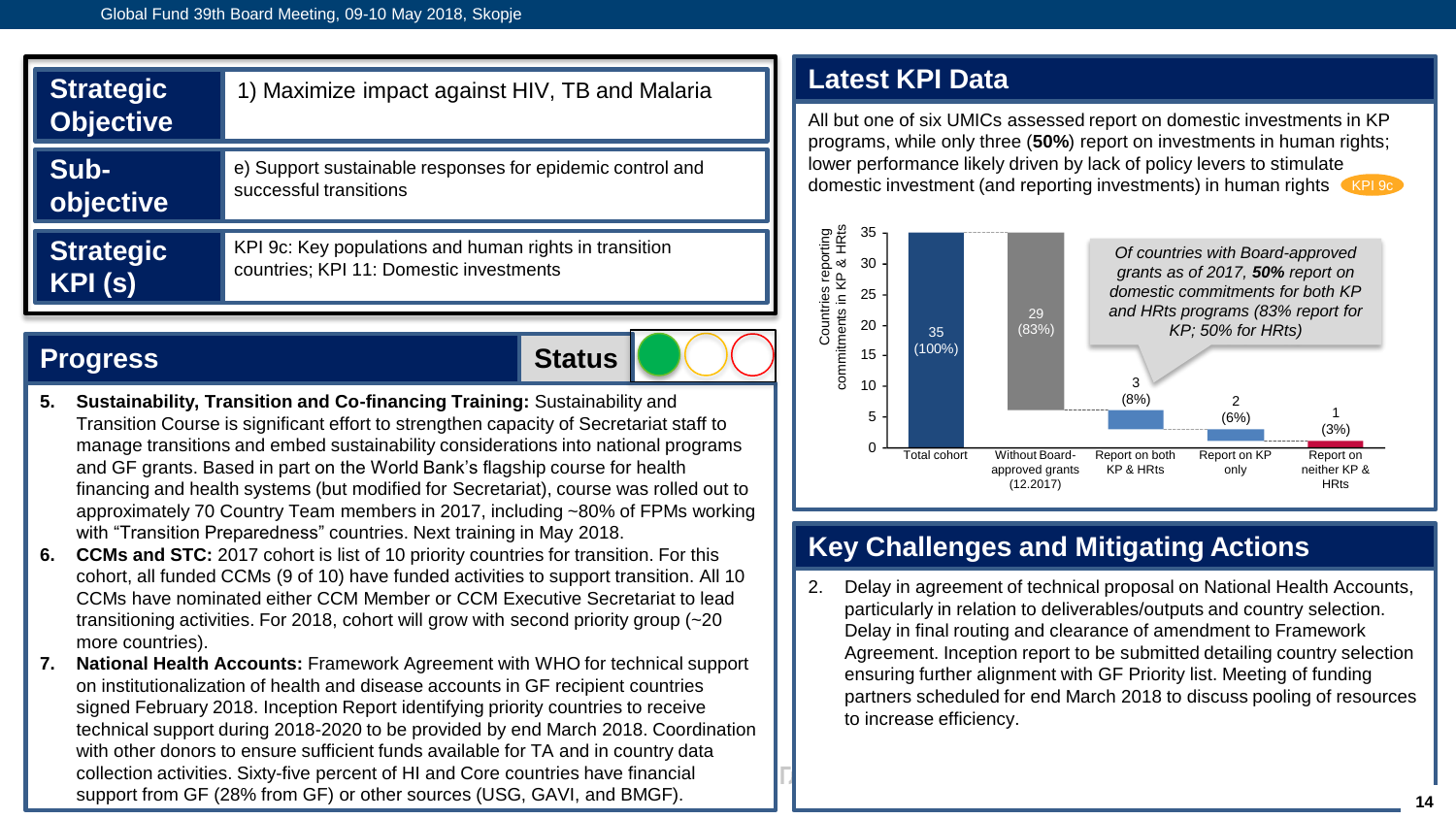| <b>Strategic</b><br><b>Objective</b> | 1) Maximize impact against HIV, TB and Malaria            |
|--------------------------------------|-----------------------------------------------------------|
| Sub-                                 | e) Support sustainable responses for epidemic control and |
| objective                            | successful transitions                                    |
| <b>Strategic</b>                     | KPI 9c: Key populations and human rights in transition    |
| KPI(s)                               | countries; KPI 11: Domestic investments                   |



- **8. Co-financing:** Of 162 disease components from 67 countries that had co-financing requirements and accessed funding in 2017, 94% demonstrated sufficient domestic financing commitments to be eligible for full co-financing incentive. Four countries that accessed funding are still to finalize their co-financing commitments. Grant agreements of these countries have incorporated specific requirements for formalization of commitments during grant implementation.
- **9. Health Financing Strategies (HFS):** Methodology to define priority countries finalized and approved. 41 out of 50 priority countries (83%) that went to GAC in 2017 were mapped as: a) having a HFS (16 countries, 39%); b) being in process of developing HFS (18 countries, 44%); or c) not having current plans to develop HFS (7 countries, 17%). Mapping also included understanding if support came from GF and/or partners. Catalytic funds approved. Contract with WHO completed, Sustainability, Transition and Efficiency Indefinite Quantity Contract finalized so process in place to contract pre-qualified suppliers.

### **Latest KPI Data**

For 2014-2016 allocation period, actual domestic investment**<sup>1</sup>** was **118%** of minimum policy prescribed co-financing, exceeding minimum requirements across all income brackets. Further, **94%** of eligible countries assessed todate have met/exceeded policy prescribed co-financing requirements.



#### **Results vs. Policy Stipulated Requirements**



### **Key Challenges and Mitigating Actions**

3. On Health Financing Strategies, timely release of funds and in country engagement and ownership is critical. Strategic Information team has started to engage partners formally and strategically on joint collaboration and Country Teams to coordinate collaboration.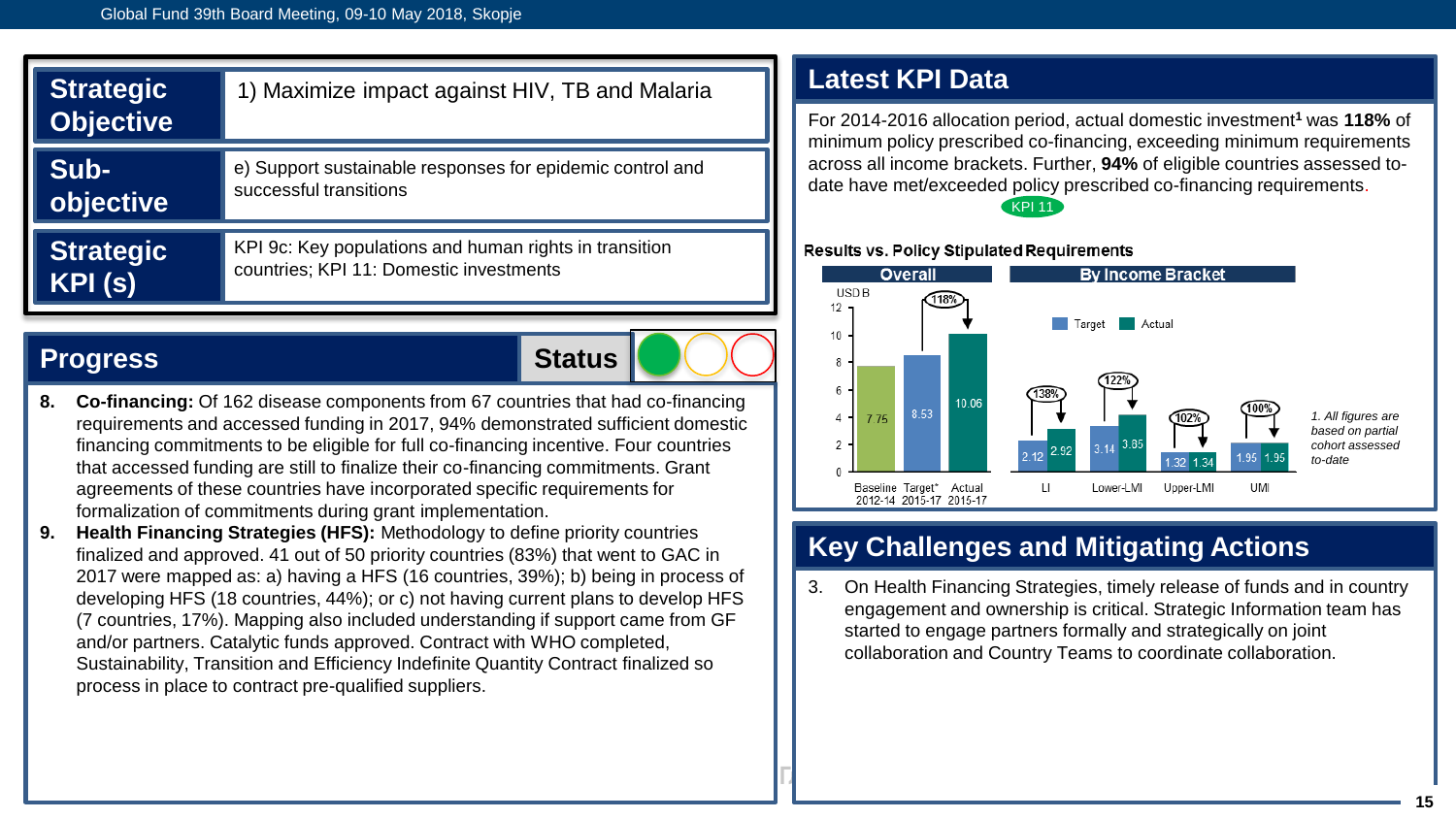## SO2: Build Resilient and Sustainable Systems for Health

16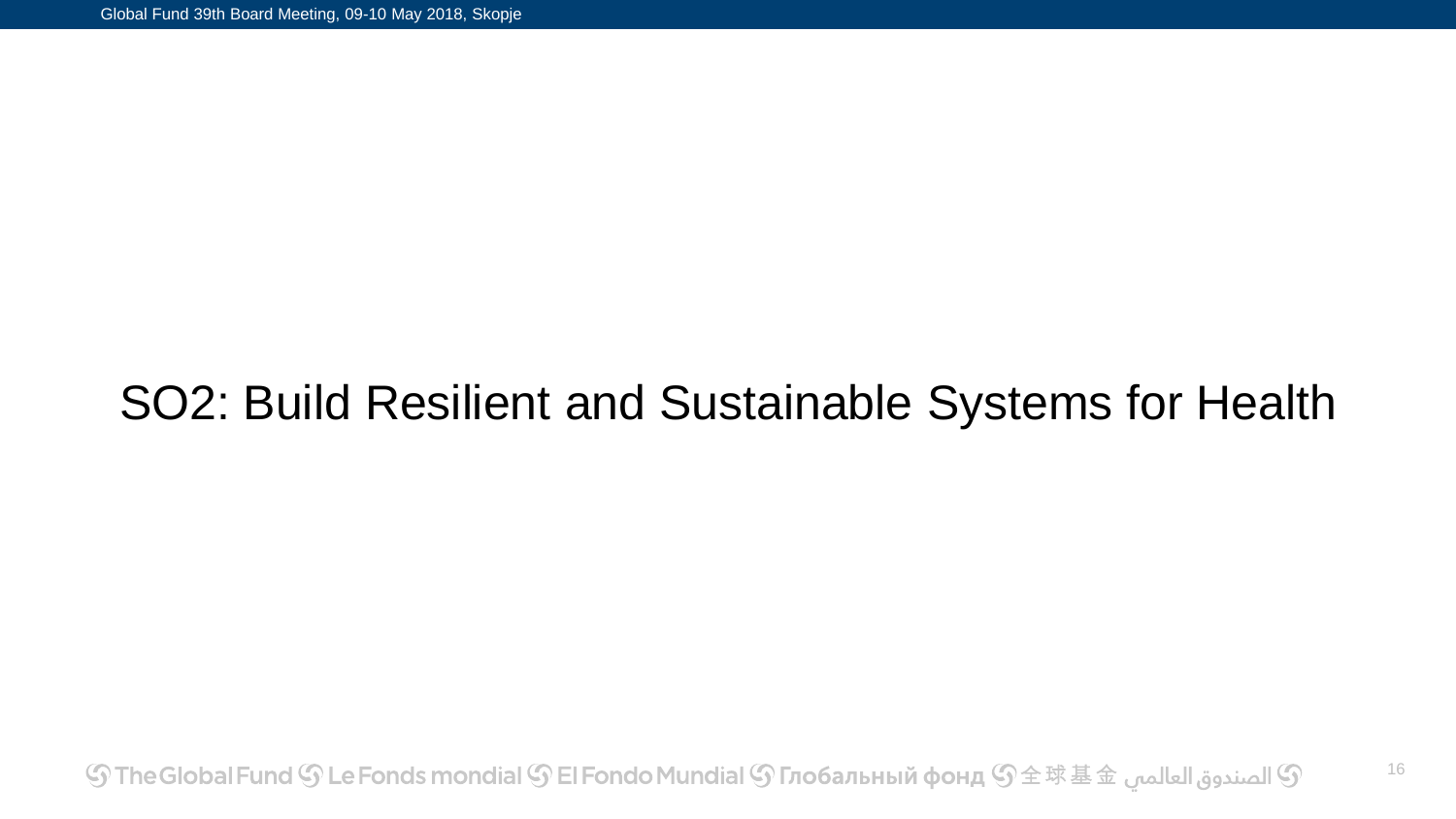| <b>Strategic</b><br><b>Objective</b> | 2) Build resilient and sustainable systems for health |
|--------------------------------------|-------------------------------------------------------|
| Sub-<br>objective                    | a) Strengthen community responses and systems         |
| <b>Strategic</b><br>KPI(s)           |                                                       |

**Status**

- **1. Technical Assistance (TA):** TA requests to end Q4 2017 have had strong focus on Funding Request development and grant-making. Number of completed and planned TA requests related to HIV (7); HIV/TB (11); TB (2); Malaria (2) and all (5) To date, 12 countries benefited from TA to strengthen strategic community responses in grants from Communities, Rights and Gender (CRG) TA program, and TA to another 9 countries being planned.
- **2. Community-based Monitoring Research (CBM):** Operations research/TA with CBM implementers in Cote d'Ivoire, DRC, Ghana, Indonesia, Sierra Leone successfully implemented/delivered in Q4 2017 in order to document, evaluate and scale-up CBM programming in order to improve quality and efficiency of GF programs.
- **3. Funding Mechanisms for Community-based Organizations (CBOs):** Coleadership with GMD will be important to successful delivery. Given 2017 GMD focus on grant-making, delivery will be delayed until Q1 2018.

### **Latest KPI Data**

• Outcome of operations research will inform future metrics with which to monitor community systems

- 1. Limited funding in grants requires further advocacy to demonstrate how CBM and feedback increases local accountability and improves responsiveness of disease specific services and overall health systems. Ongoing internal engagement to build consensus on valueadd of community based monitoring and feedback mechanisms.
- 2. Long delay and staff changes require "re-boot" in relation to engaging in and scheduling work on funding mechanisms for CBOs. Reengagement with GMD ongoing in order to facilitate progress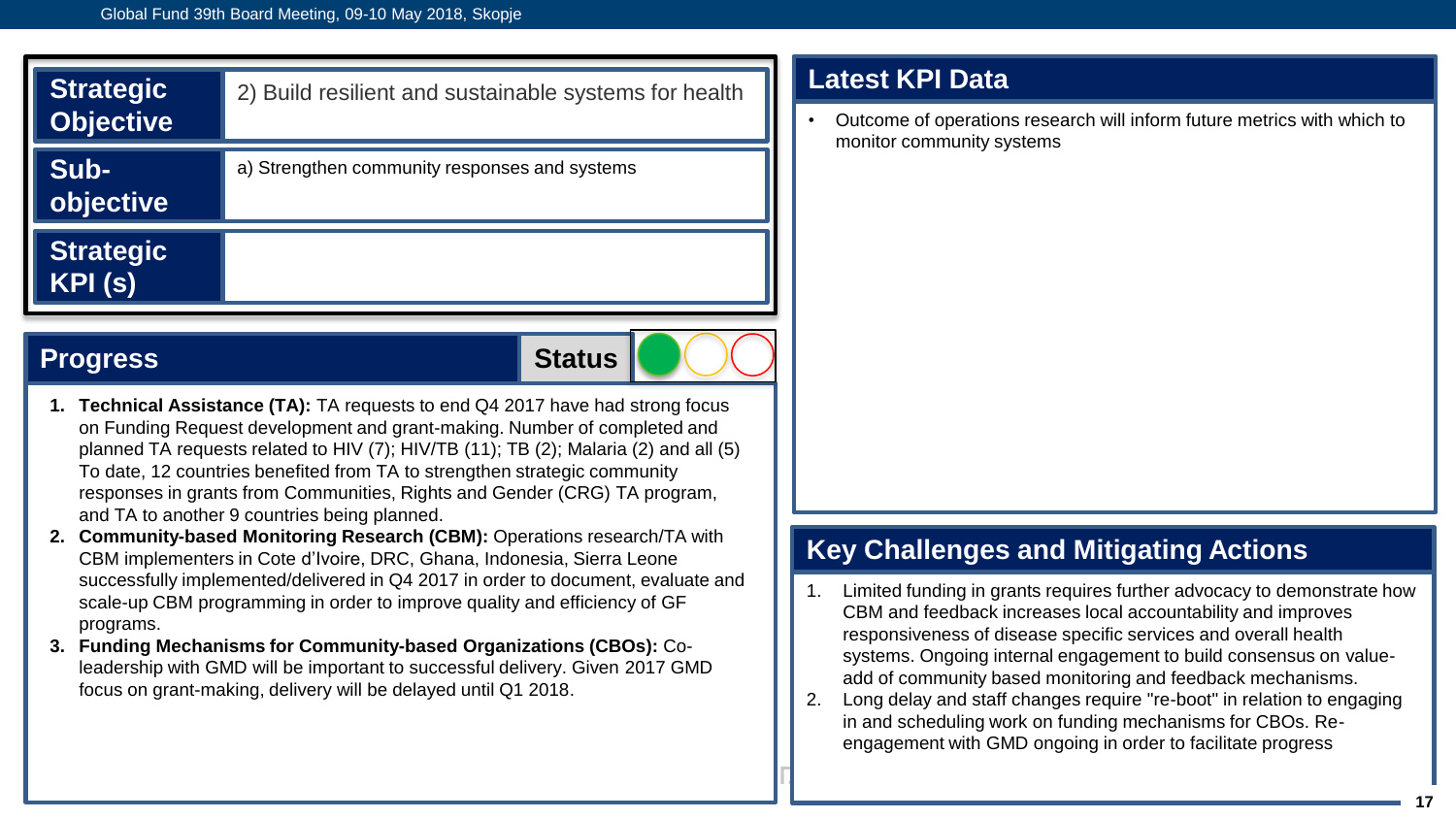| <b>Strategic</b><br><b>Objective</b> | 2) Build resilient and sustainable systems for health                                                              |
|--------------------------------------|--------------------------------------------------------------------------------------------------------------------|
| Sub-<br>objective                    | b) Support reproductive women's, children's and adolescent<br>health and platforms for integrated service delivery |
| <b>Strategic</b><br>KPI (s)          | KPI 8: Gender and age equality                                                                                     |

**Status**

**1. Program Quality Improvement of the Three Diseases Integrated into Antenatal and Post-natal care (ANC/PNC)**: Liverpool School of Tropical Medicine (LSTM) commissioned to lead 3-year studies on program quality improvement of integrated ANC and PNC in at least 6 countries. MoU and service contracts with PRs and local implementing partners finalized in Togo, Ghana, Afghanistan and Niger. Tools adapted, and training cascade, demonstration workshops and baseline assessments completed in Togo, Ghana and Afghanistan. Inception visits undertaken to prepare for baseline assessment phase in Chad and Pakistan.

### **Latest KPI Data**

• First reporting on KPI 8 scheduled for Q2 2019

### **Key Challenges and Mitigating Actions**

1. Potential for delay in implementation phase at country-level due to discontinuity of funding across different grant cycles. Discussions on continuity of funding for implementation phase carried out with Regional Managers, Fund Portfolio Managers and respective Principal Recipients (PRs). Discussions also ongoing with bilateral partners, funding agencies and other donors for co-funding of project in certain countries.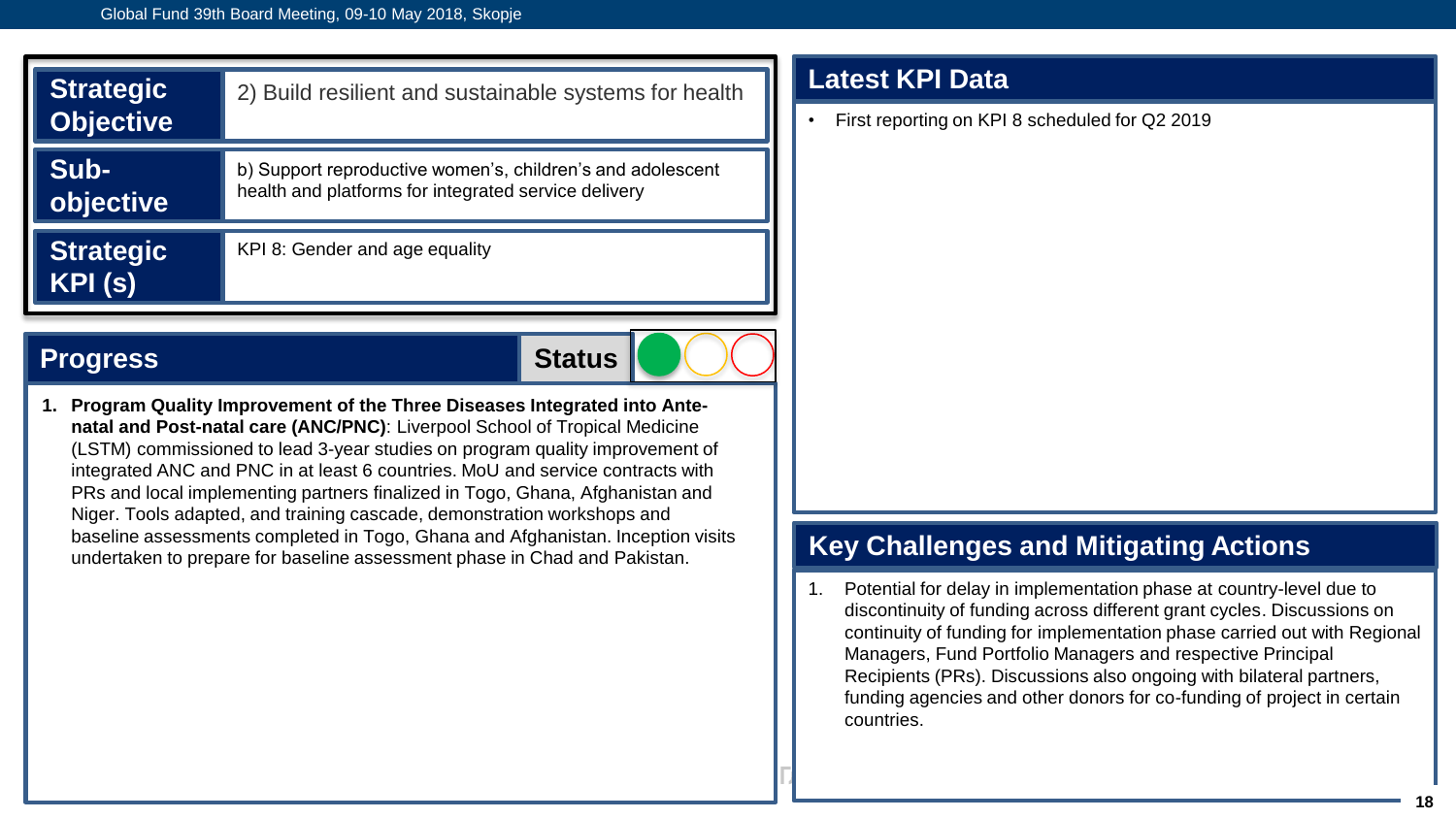| <b>Strategic</b><br><b>Objective</b>                         | 2) Build resilient and sustainable systems for health      |
|--------------------------------------------------------------|------------------------------------------------------------|
| Sub-                                                         | c) Strengthen global and in-country procurement and supply |
| objective                                                    | chain systems                                              |
| <b>Strategic</b>                                             | KPI 6: Strengthen systems for health                       |
| $\overline{\mathsf{KPI}}\left( \mathsf{s}\right) ^{\dagger}$ | (a. procurement, b. supply chains)                         |

**Status**

- **1. Supply Chain (SC) Diagnostics and Transformations:** Data, operations and diagnostics/transformation team largely established. Diagnostics completed in 3 countries (Cameroon, Burkina Faso & Liberia) by end 2017 and development of transformation plans underway. Vendor chosen to conduct diagnostics in another 5 countries (DRC, India, Chad, Ivory Coast and Mali). Diagnostics typically followed by SC transformations. These look to transform SC end-to-end and consider a high level of partner collaboration, so started in 2018. Target is to have started diagnostic activities with a vendor in 20 countries by end 2018.
- **2. WHO-GF Contribution Agreement to support WHO Prequalification Programme for pharmaceuticals and other health technologies:** Donors to WHO Essential Medicines and Health Products (EMP) program coordinating efforts to support EMP strategic plan. Further work needed to finalize plan. Plan shared with Secretariat for comments and should guide further support provided by catalytic funding. Agreement on use of Strategic Initiative funds to support Expert Review Panel process for both diagnostics and Pharmaceutical signed. Another proposal on strengthening QA for countries transitioning their procurement out of GF grants was presented to WHO by Secretariat in early March.

### **Latest KPI Data**

• On day of visit, **64%** of health facilities have diagnostic services with tracer items and **89%**, **74%**, and **82%** of health facilities have HIV, TB, Malaria tracer medicines KPI 6b

#### **Baseline data for medicine and diagnostic availability**



### **Key Challenges and Mitigating Actions**

1. Varying political will of countries to undertake SC diagnostics and insufficient funding for transformation projects. Inclusion of key stakeholders and partners during development of TORs to encourage ownership and responsibility for successful implementation of SC diagnostics.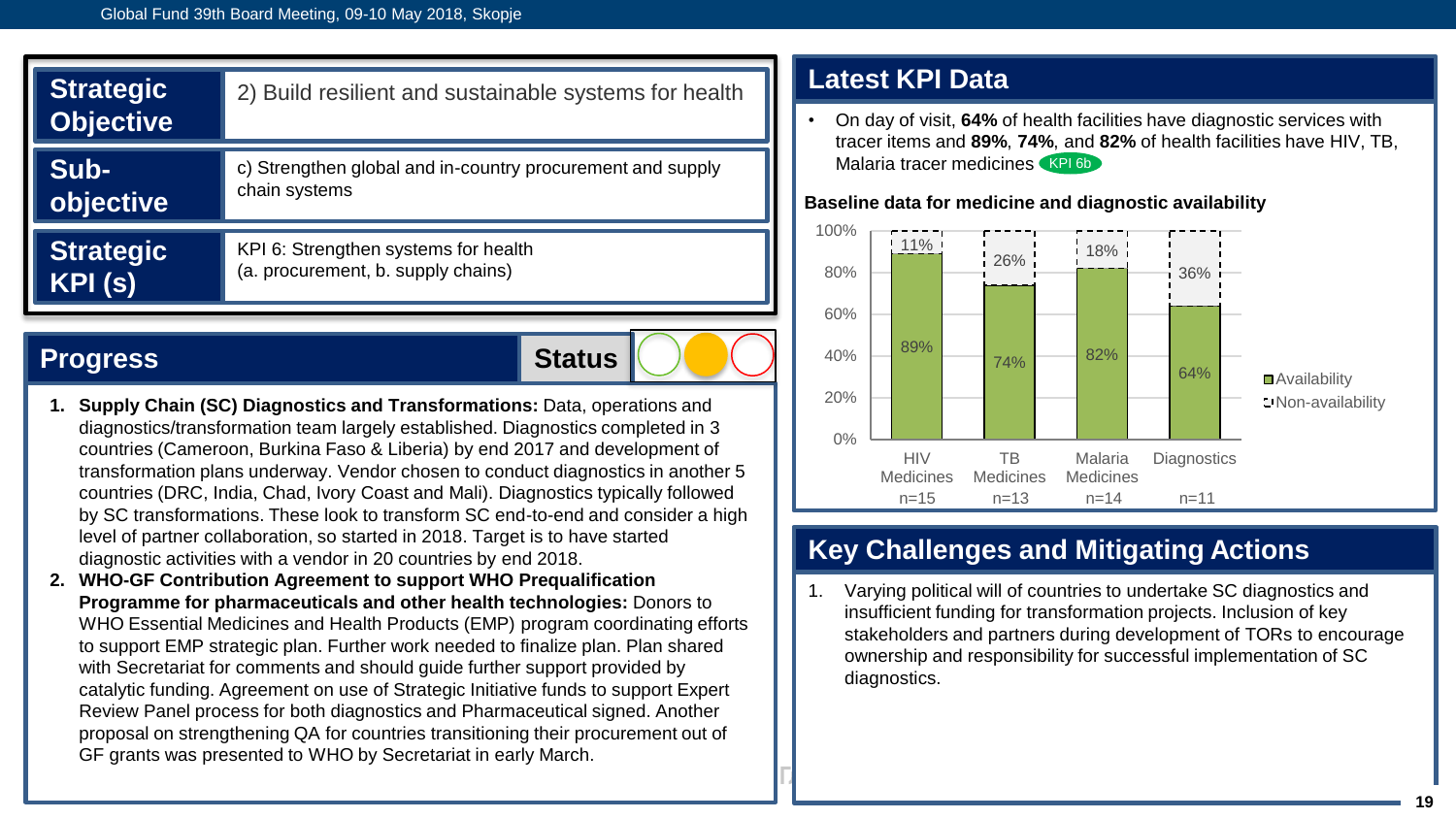| <b>Strategic</b><br><b>Objective</b> | 2) Build resilient and sustainable systems for health                   |
|--------------------------------------|-------------------------------------------------------------------------|
| Sub-<br>objective                    | d) Leverage critical investments in human resources for<br>health (HRH) |
| <b>Strategic</b><br>KPI(s)           |                                                                         |

**Status**

**1. Matching Funding Requests for Human Resources for Health (HRH):** Four countries successfully applied for HRH and integrated service delivery matching funding to date (Afghanistan, Guinea, Sierra Leone and Zambia, totaling 10.5 million out of 18 million total). Requests focused on integrated training and service delivery, support for community health workers, improved management of HRH, and integrated screening for TB, HIV and cervical cancer. Ethiopia applied in window 3, but TRP requested iteration, so will likely reapply in Window 6 (tbc). Benin and Liberia are being supported to apply for Window 5 and Window 6 (tbc) respectively.

### **Latest KPI Data**

• Of budget going to RSSH modules within new allocation\*, **18%** is for **HRH** 



*\* For Board approved grants, data as of mid Feb 2018*

### **Key Challenges and Mitigating Actions**

Need to ensure continued technical support during development of grant applications, and that matching funding from grants is strategically allocated during grant making. Also need to ensure right technical support will be available during implementation to help countries deliver as planned. TAP/RSSH team will continue to work with Country Teams and CCMs to ensure that remaining countries understand how matching funding works, and put in place inclusive process to develop their requests which meet matching funding criteria.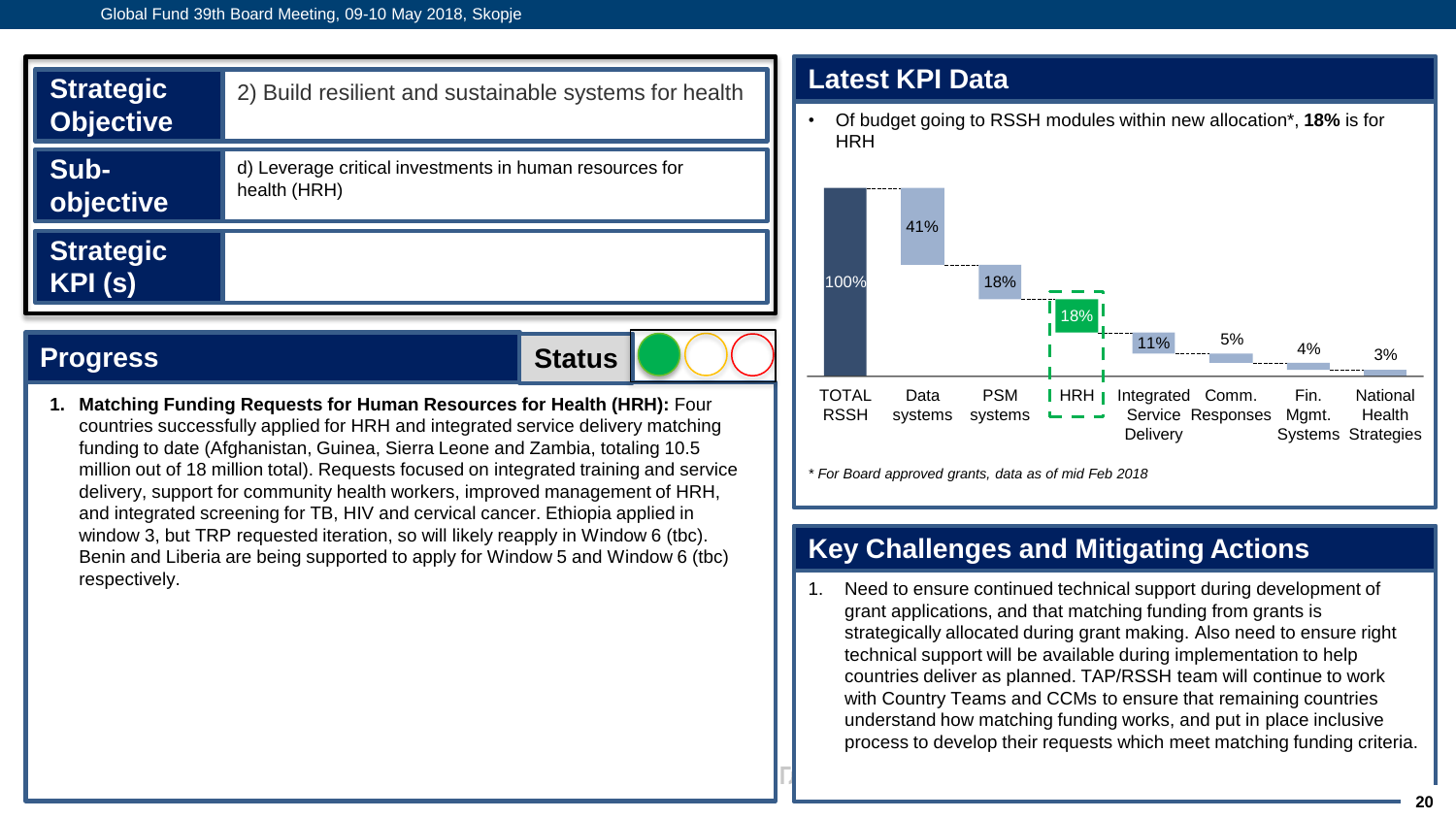| <b>Strategic</b><br><b>Objective</b> | 2) Build resilient and sustainable systems for health      |
|--------------------------------------|------------------------------------------------------------|
| Sub-                                 | e) Strengthen data systems for health and countries'       |
| objective                            | capacities for analysis and use                            |
| <b>Strategic</b>                     | KPI 6: Strengthen systems for health (d. HMIS coverage, e. |
| KPI(s)                               | results disaggregation)                                    |



- **1. Programmatic Assurance:** 10 national Health Facility Assessments /Data Quality Reviews (HFA/DQR) completed. 14 national HFA/DQRs commenced in 2017, of which five expected to finish in Q1 2018, and 9 are expected to finish in Q2-Q4 2018. Support for national HFA/DQRs routinized, with external quality assurance, as critical component of monitoring and improving program and data quality, as well as providing programmatic risk assurance. Therefore, new national HFA/DQRs expected to commence each year moving forward.
- **2. Data Use for Action and Improvement Framework:** Framework (2018-2022) finalized and shared internally. Framework will be used to support work on Adolescent Girls and Young Women (AGYW) and Data and will be presented to TERG in February 2018.
- **3. Standardized Terms of Reference (including options for customization):** 12 TORs for evaluations (3 program review & epi analysis-related, and 9 on specific thematic areas) peer-reviews and finalized.
- **4. Differentiated Measurement Framework:** M&E framework for gender/AGYW, and human rights evaluation developed. M&E framework/data for action on TB key, vulnerable and underserved populations developed and being implemented in 6 countries. Agreement with UNICEF for developing M&E framework on community service delivery finalized. Framework for COE due to be completed Q1 2018.

### **Latest KPI Data**

- **11%** of countries have fully deployed, functional HMIS; 43% have two or three (out of four) components required to meet definition KPI 6d
- **26%** of the High Impact/Core countries are providing results fully disaggregated by age and gender for relevant indicators **KPI 6e**

#### **Progress against HMIS target (KPI 6d)**



### **Key Challenges and Mitigating Actions**

1. Interdependencies of timely implementation of grant funded HFA/DQR by PRs/local implementers in-country and need for sufficient TA planned for and procured by PR/local implementers and funded in grant/by other donors. Creation of pool of experts in M&E TA through Data Systems Strategic Funding to help increase availability and expertise of M&E TA consultants (including for national HFA/DQR).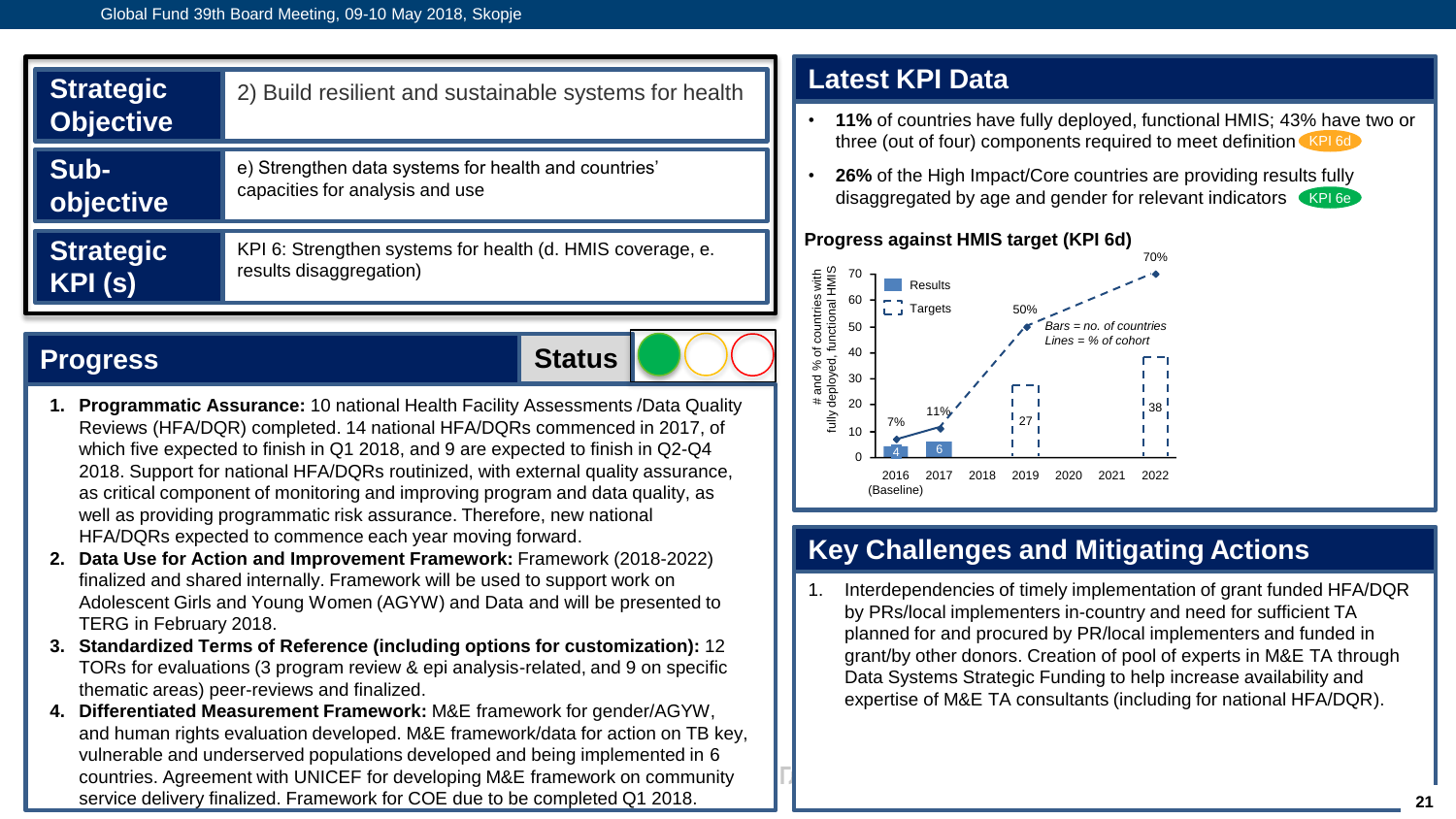| <b>Strategic</b><br><b>Objective</b>                                             | 2) Build resilient and sustainable systems for health                                                                                             |
|----------------------------------------------------------------------------------|---------------------------------------------------------------------------------------------------------------------------------------------------|
| Sub-<br>objective                                                                | f) Strengthen and align to robust national health<br>strategies and national disease-specific strategic plans                                     |
| <b>Strategic</b><br>$\overline{\mathsf{KPI}}\left( \mathsf{s}\right) ^{\dagger}$ | KPI 6: Strengthen systems for health (f. percent funding<br>requests rated by TRP to be aligned with national priorities as<br>expressed in NSPs) |



**1. Strategic Initiative RSSH 1.1&1.3:** Strategic Initiative 1.3 includes funds for technical partners to support peer exchange and south-to-south learning on integrated planning for three diseases. Contract with WHO signed and work is about to start. Strategic Initiative 1.1 includes funding for joint planning and governance. Request for Proposals finalized and work to start in 5 countries.

### **Latest KPI Data**

• **96%** of funding requests in this cycle rated by TRP to be aligned with National Strategic Plans  $KPI$  *Rf* 

**TRP Response** to "*The funding request aligns with national priorities as expressed in the National Strategic Plan (or an investment case for HIV)"*



\*For Baseline, question & answers were slightly different from current question & answers. 2014-2016 question: "The funding request aligns with national priorities as expressed in the National Strategic Plan (or an investment case for HIV)" with responses "Very Good", "Good", "Poor", "Very Poor". For comparison purposes, "Very Good" has been mapped to "Strongly Agree" in current survey; "Good" to "Agree"; "Poor" to "Disagree", etc. Excludes "N/A" responses. Difference between size of cohorts due to fact all funding requests (concept notes) were assessed in last cycle, and in current cycle, only tailored and full funding requests are being assessed.

### **Key Challenges and Mitigating Actions**

1. Potentially, in-country support for National Strategic Plan development will need to be balanced against country perceptions that GF will overly influence outcomes of process.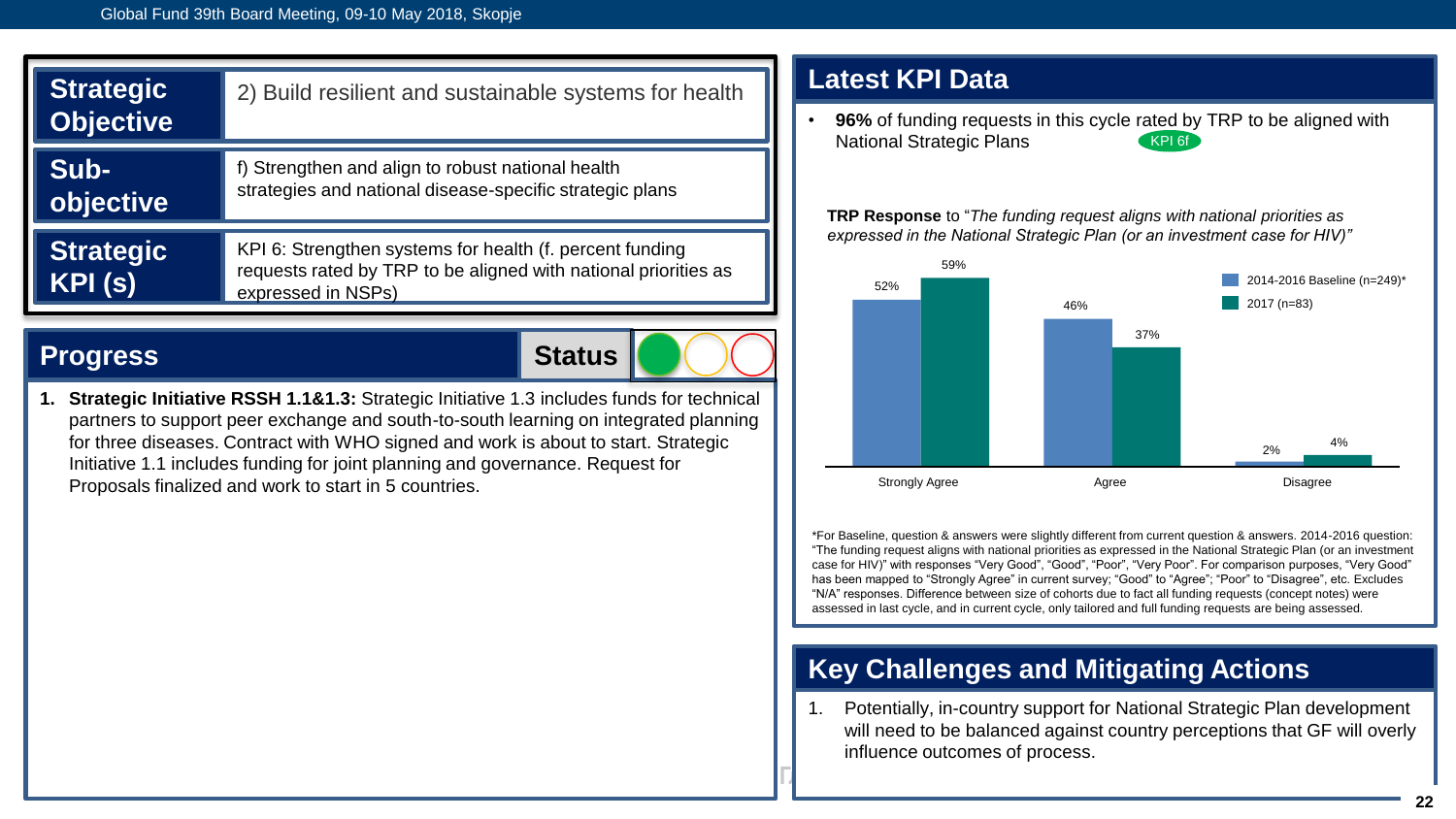| <b>Strategic</b><br><b>Objective</b> | 2) Build resilient and sustainable systems for health             |
|--------------------------------------|-------------------------------------------------------------------|
| Sub-<br>objective                    | g) Strengthen financial management and oversight                  |
| <b>Strategic</b><br>KPI (s)          | KPI 6: Strengthen systems for health (c. financial<br>management) |

**Status**

- **1. Use of Country or Donor Harmonized Systems:** Action plan formulation in progress in Sudan & Liberia. Action plans in place and being implemented in:
	- **India:** GF costing dimensions integrated into Ministry of Health's (MOH) Integrated Financial Management Information System (IFMIS) in 16 states.
	- **Sierra Leone**: Shared service/donor-harmonized unit established in MOH for financially managing donor investments including from GF. Capacity strengthening underway at National AIDS Secretariat with country system use component involving embedding GF's costing dimension into information system and leveraging use of government's chart of accounts for accounting and reporting.
	- **Senegal:** Department of Administration and Equipment (DAGE) of MOH manages participating development partner funds' via shared service unit with common administrative and financial management procedures manual. Goal is to scale up from HSS to TB & malaria grants using this unit for financial management.
- **2. Routine Financial Management Capacity Building:** Engagement in 21 countries (including 15 under Francophone tailored approach: pre-packaged accounting software installed & operational). "Financial Management Impact Review Tool" developed to establish baseline for all high impact and core countries along 6 key outcome areas. Financial Management Handbook for Grant Implementers published and service providers pre-qualified to support implementers in strengthening systems

### **Latest KPI Data**

• As of end of 2017, **5 countries** implemented actions to meet defined financial management systems standards for optimal absorption & portfolio management. However, as of most recent data in Feb 2018, **6 countries** have now met defined standards KPI 6c

#### **Overall Progress Against Target**

*Countries with at least 80% implementation of agreed actions*



- Partner alignment on use of country/donor-harmonized systems. Continued GF engagement with partners through IHP+ 4UHC.
- 2. Resource constraints at PR level (both financial and human resources). Technical support to PRs from GF pre-qualified service providers and continued use of dedicated Secretariat team for Financial Management Systems strengthening.
- 3. Ownership and support from in-country actors. Addressed through leveraging of existing grant Country Team-in-country partner engagement mechanisms.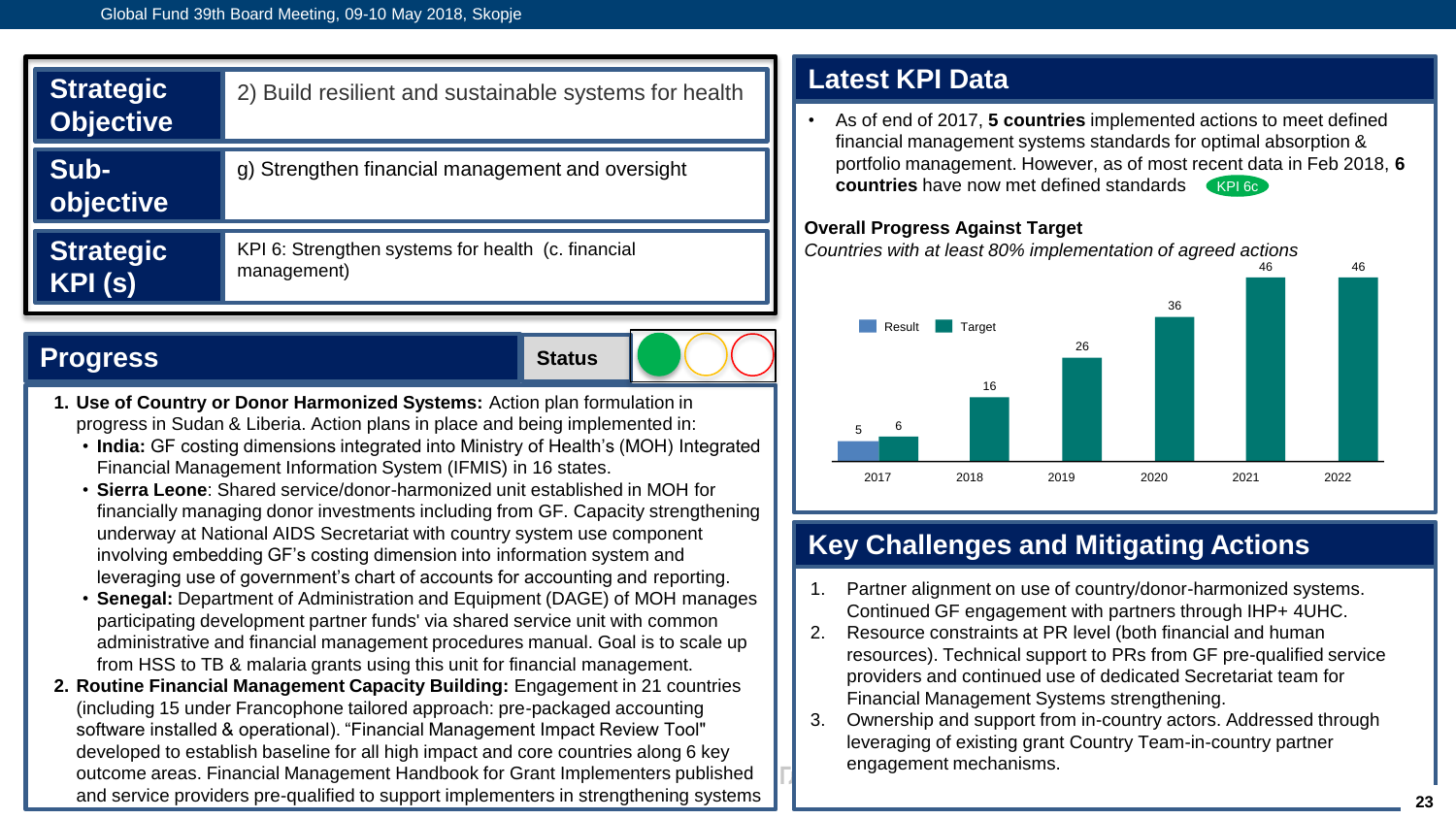| <b>Strategic</b><br><b>Objective</b> | 2) Build resilient and sustainable systems for health |
|--------------------------------------|-------------------------------------------------------|
| Sub-<br>objective                    | Cross-cutting                                         |
| <b>Strategic</b><br>KPI(s)           | KPI 6: Strengthen systems for health                  |



**1. RSSH Dashboard:** Based on discussions with Country Teams, regional managers and collaborative work with partners, 86 RSSH country profiles created and disseminated. Team also worked with IT to move dashboard to more sustainable IT system, and enable more automated data flow from partners (for example from health facility assessments). Dashboard integrated into Impact Through Partnership initiative in order to facilitate use of data for action.

### **Latest KPI Data**

- On day of visit, **64%** of health facilities have diagnostic services with tracer items and **89%**, **74%**, and **82%** of health facilities have HIV, TB, Malaria tracer medicines KPI 6b
- **5** countries (6, as of Feb 2018) implemented actions to meet defined financial management systems standards for optimal absorption & portfolio management KPI 6c
- **11%** of countries have fully deployed, functional HMIS; 43% have two or three (out of four) components required to meet definition KPI 6d
- **26%** of the High Impact/Core countries are providing results fully disaggregated by age and gender for relevant indicators KPI 6e
- **96%** of funding requests in this cycle rated by TRP to be aligned with National Strategic Plans KPI 6f

### **Key Challenges and Mitigating Actions**

1. Final version of dashboard, and its integration into IT platforms depends on M&E and Health Products Management team capacity to provide data. To avoid delays, certain actions proposed e.g. automation of health facility assessments and data quality reviews. To avoid IT delays, created phased development plan identifying specific activities to be carried out in parallel to other data collection efforts. e.g. alliances will be formed with other institutions on automation of data collection.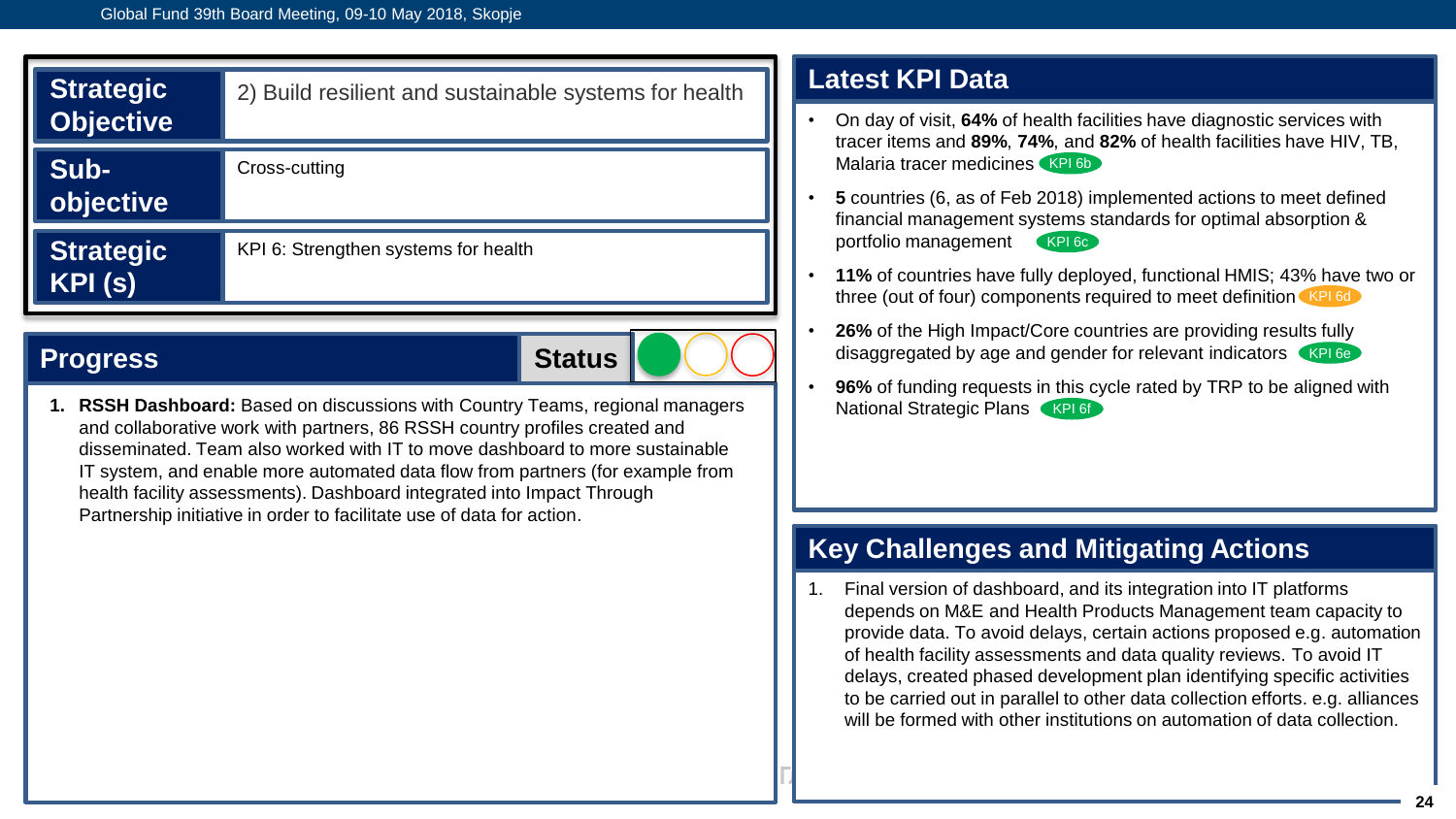# SO3: Promote and Protect Human Rights and Gender **Equality**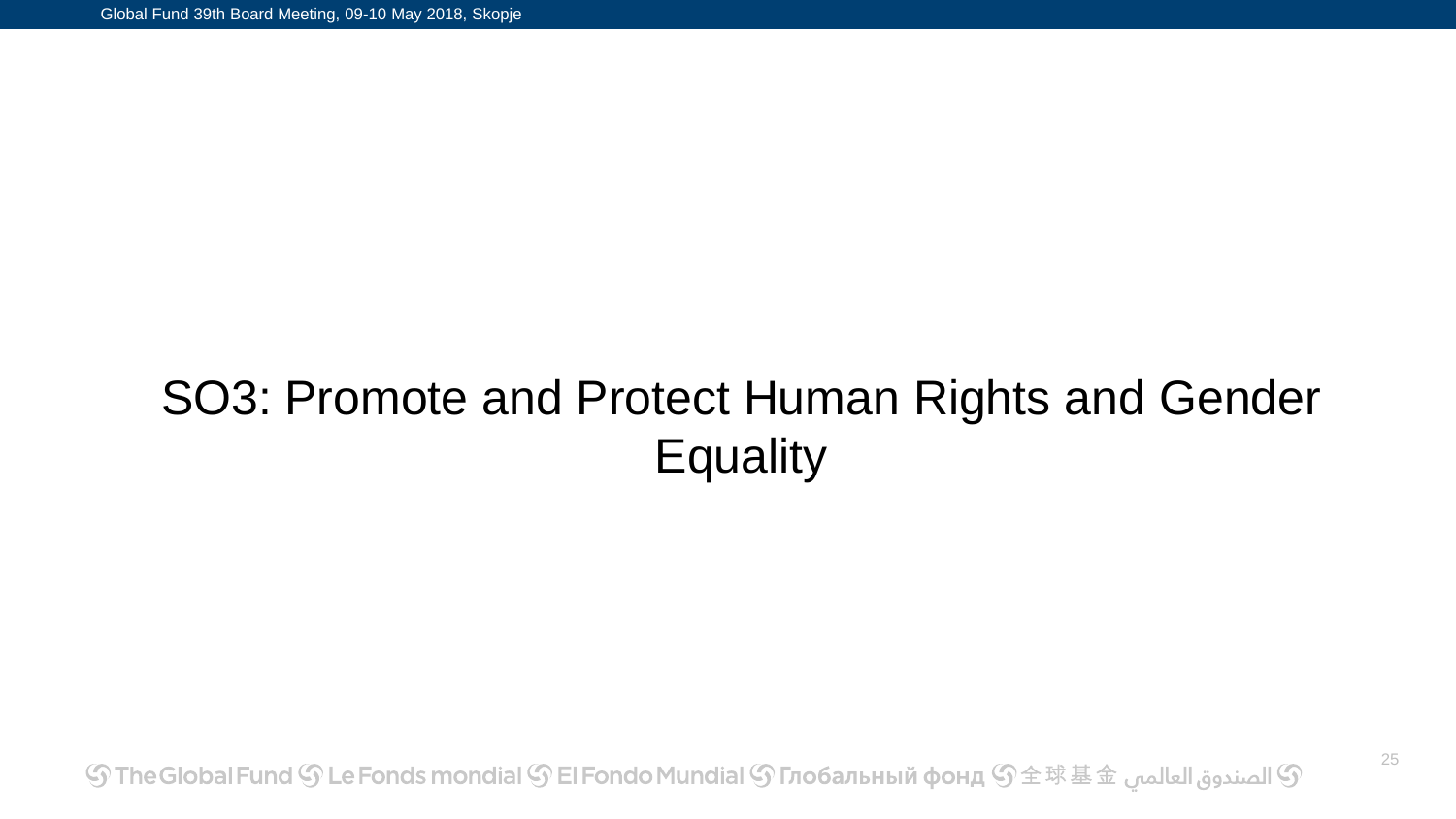| <b>Strategic</b>                 | 3) Promote and protect human rights and gender                |
|----------------------------------|---------------------------------------------------------------|
| <b>Objective</b>                 | equality                                                      |
| Sub-                             | a) Scale-up programs to support women and girls, including    |
| objective                        | programs to advance sexual and reproductive health and rights |
| <b>Strategic</b><br>$ KP $ $(s)$ | KPI 8: Gender and age equality                                |

**Status**

- **1. 13 Priority Countries Adolescent Girls and Young Women (AGYW) Scale-up:**  Contract with AGYW support component signed with WHO and negotiated with UNICEF. Ongoing coordination with UN partners. CRG Strategic Initiative (CRG SI) launched HER Voice, a meaningful engagement fund for organizations led by and for women and girls in 3 focus countries, being managed by Southern African AIDS Trust and EANNASO. Secretariat has recruited 2 AGYW Advisors in GMD, supported by BMGF, and a full-time gender M&E advisor.
- **2. Resource Mobilization for AGYW Programs:** Outreach started. HER campaign launched, first during private event at UNGA in September 2017 and then during Global Goals event in Davos. First agreements in process of being signed with private sector partners. Outreach and mobilization of financial and in-kind contributions will continue.
- **3. Adapted Modelling Tool:** Work underway to address limitations of model used to set strategy target as well as development and validation of an alternative model Technical partners will guide Secretariat in selection of final model and approach.

### **Latest KPI Data**

• First reporting on KPI 8 scheduled for Q2 2019

- 1. 6 of 13 priority AGYW countries applied in first funding window, therefore limited time/capacity to mobilize TA to civil society in those countries given short time between CRG SI approval and start of GF Strategy. AGYW learning group established with key stakeholders to coordinate on bottlenecks and TA needed in country. Comprehensive TA plan for civil society developed as part of CRG SI.
- 2. Limited quality data available for robust assessment of incidence in this age group in short/medium term. Given absence of impact target in PF and NSP in most of 13 selected countries for reduction of HIV incidence in young women and girls, working with technical partners where possible to update NSP and country investment cases. Organizing dedicated workshop for 13 selected countries for KPI8 to set impact targets and measurement plan.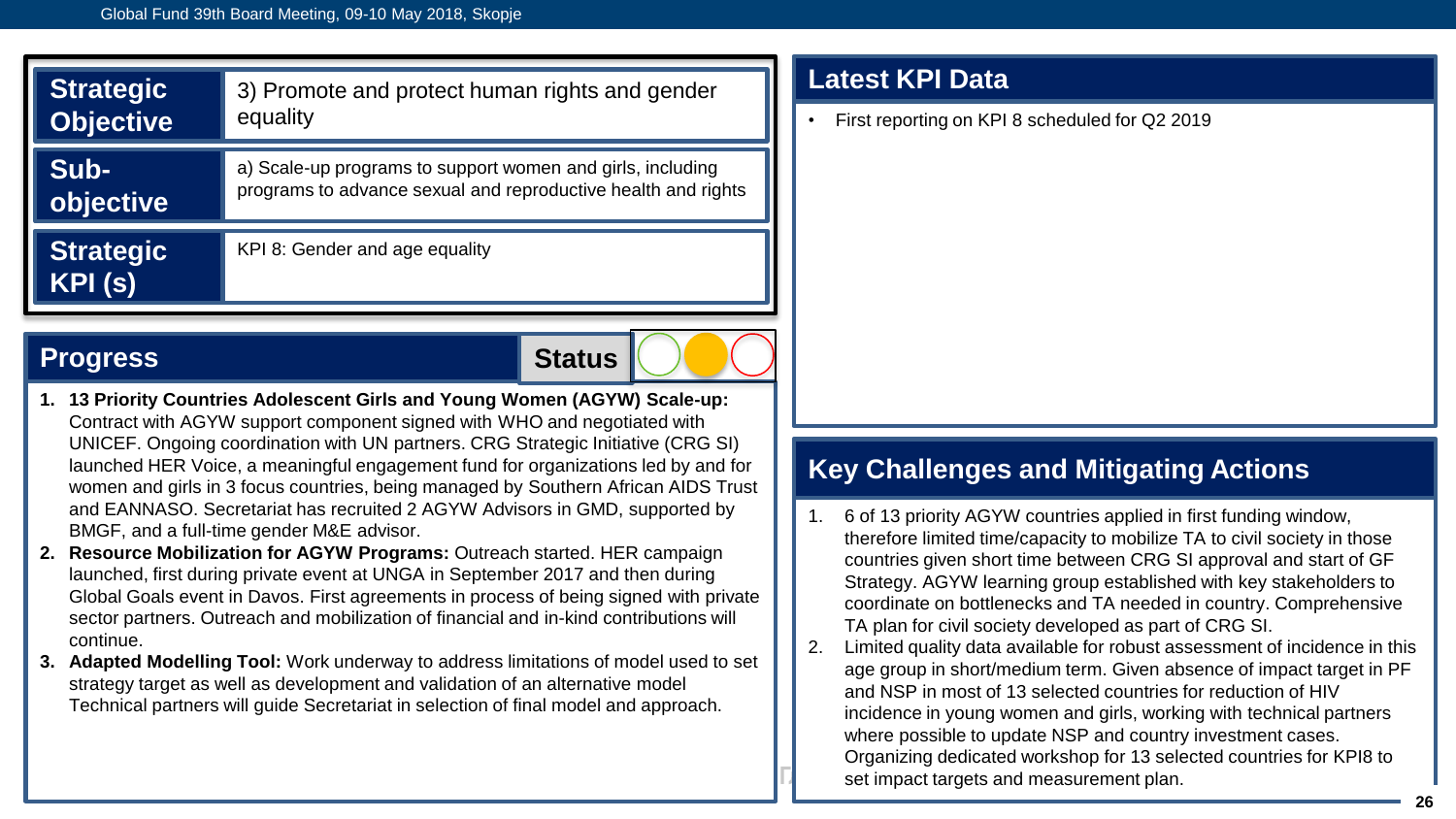Public Health and Monitoring and Evaluation

| <b>Strategic</b>           | 3) Promote and protect human rights and gender                   |
|----------------------------|------------------------------------------------------------------|
| Objective                  | equality                                                         |
| Sub-                       | b) Invest to reduce health inequities including gender- and age- |
| objective                  | related disparities                                              |
| <b>Strategic</b><br>KPI(s) | KPI 8: Gender and age equality                                   |

### **Progress**

**Status**

- **1. Gender Assessments:** GF has developed a framework for global analysis of genderrelated barriers and risks to TB and TB services. Stop TB has mobilized funds to support at least 7 additional (to 4 completed) gender assessments by year end. Aim is to complete global review of surveys to identify trends and programmatic responses by Q1 2018.
- **2. Gender Accountability Framework:** Draft accountability framework under development.
- **3. Gender at Secretariat:** New Human Resources induction to go live from March 2018, with section on SO3-Gender Equity and Human Rights, covering importance of scaling-up programs that remove human rights and gender equity barriers, and in particular, programs targeted to AGYW. Process to gain certification from Equal Salary Foundation underway. Gender component within Culture and Values initiative to be determined. Review of HR policies and approach planned, as part of Office of the Executive Director-led initiative on sexual harassment.
- **4. Annual Report on GF Commitments to Gender and Gender Equality:**  Comprehensive M&E plan developed for SO3a (AGYW in 13 countries). Gender priorities in TB and malaria under discussion.

### **Latest KPI Data**

• First reporting on KPI 8 scheduled for Q2 2019

- 1. Competing priorities delayed work to develop gender accountability framework. Staff time dedicated to develop and manage the process.
- 2. Low demand from countries for TB and gender assessments. Once CRG SI Regional Platforms are re-contracted (in process), strategy will be developed for demand creation. Session with Stop TB for Secretariat staff on TB and gender assessment to be conducted.
- 3. Data availability for annual report on GF commitments an issue. More active support to be provided to Public Health and Monitoring and Evaluation staff on M&E plan for AGYW, including additional TA resources for countries on data bottlenecks.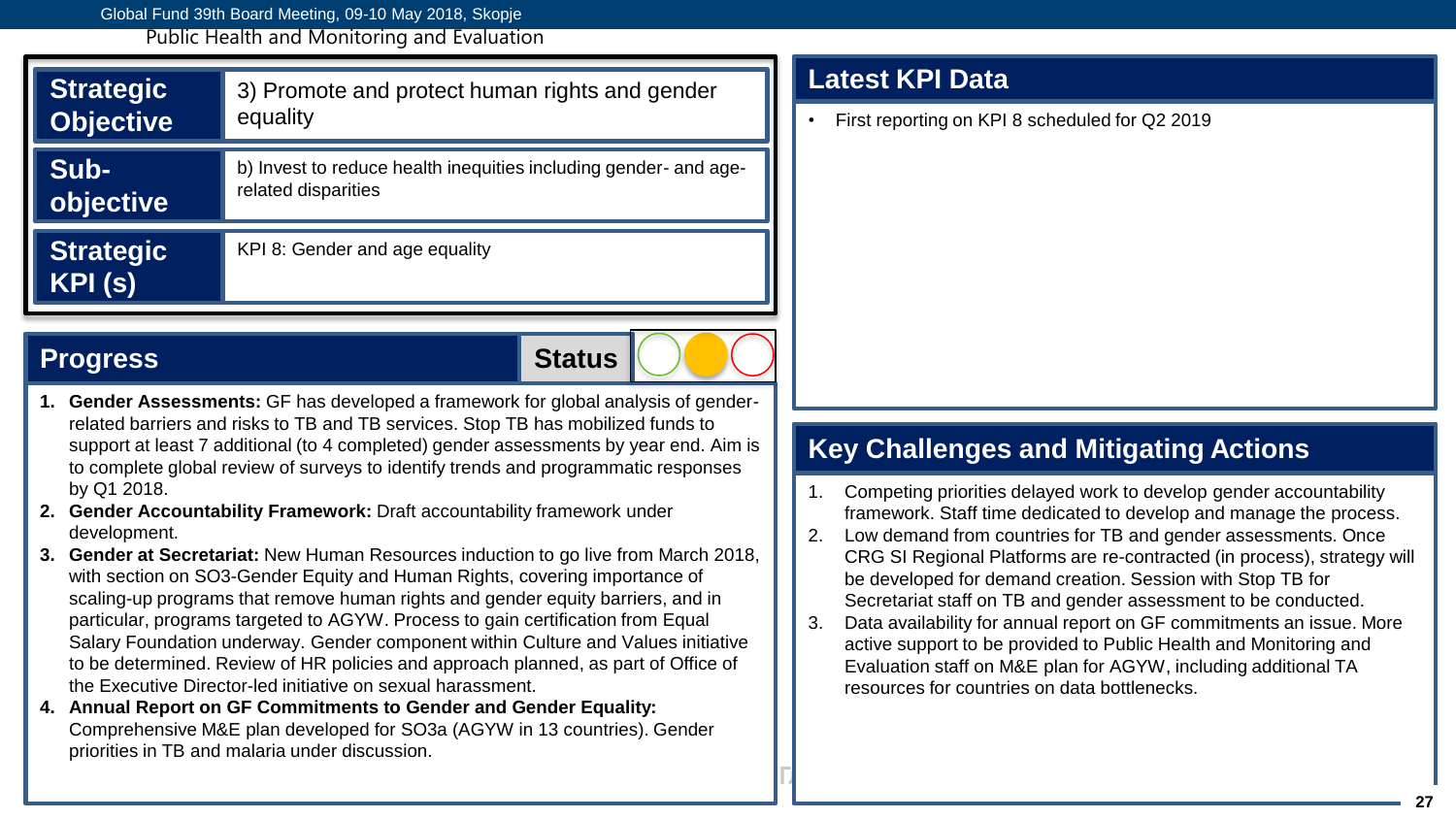| <b>Strategic</b>           | 3) Promote and protect human rights and gender              |
|----------------------------|-------------------------------------------------------------|
| <b>Objective</b>           | equality                                                    |
| Sub-                       | c) Introduce and scale-up programs that remove human rights |
| objective                  | barriers to accessing HIV, TB and malaria services          |
| <b>Strategic</b><br>KPI(s) | KPI 9: Human rights                                         |

**Status**

- **1. Baseline Studies in 20 Human Rights Priority Countries:** 18 of 20 baseline assessments underway, with many nearing completion. Two assessments scheduled for coming months. Due to capacity and resource constraints in 2018, development of 5-year action plans and related multi-stakeholder meetings is delayed.
- **2. Human Rights and Sustainability:** Work started in Q3. In Q3 & Q4 of 2017 and Q1 2018, sustainability and transition training delivered to Country Teams, including identifying challenges and opportunities for sustaining programs to reduce HR-related barriers to services specific to countries nearing transition. This work will be integrated with core grant activities in 20 target countries, where possible.
- **3. Increased Investment in Programs to Reduce Human Rights Barriers to Services:** Tools and guidance created and disseminated (technical briefs and country profiles), and efforts to increase collaboration with technical partners starting to show results. Delivered two successful learning events for Country Teams working in 20 target countries. However, capacity at Secretariat remains low, hindering efforts to deliver on new programmatic approach to human rights.

### **Latest KPI Data**

- Significant progress made with Human Rights baseline assessments despite slight delays KPI 9a
- For new allocation, **19%** of HIV grant budget in MICs is invested in activities targeting Key Populations and **2%** is invested in removing Human Rights barriers (based on partial cohort reporting) (KPI 9b
- All but one of six UMICs assessed report on domestic investments in KP programs, while only three (**50%**) report on investments in human rights; lower performance likely driven by lack of policy levers to stimulate domestic investment (and reporting investments) in human rights KPI 9c

- 1. Development of 5-year plans for scale-up of programs could not start due to resource constraints in 2018, limited capacity of Country Teams and countries delaying submission of matching fund requests. Working to secure funds for this work while also identifying ways to increase capacity of Human Rights team (e.g., through secondment to GMD or CRG) and Country Teams of where baseline assessments have been undertaken.
- 2. Insufficient time to work on sustainability and transition. Collaboration with STC team to continue and for efficiency, work on sustainability will be integrated into work in 20 human rights priority countries.
- 3. Knowledge and ownership of human rights remains limited at Secretariat, particularly on programmatic elements needed to reduce barriers to impact. Activities to engage Country Teams and increase capacity and understanding of importance of removing human rightsrelated barriers to services (and related KPIs) planned.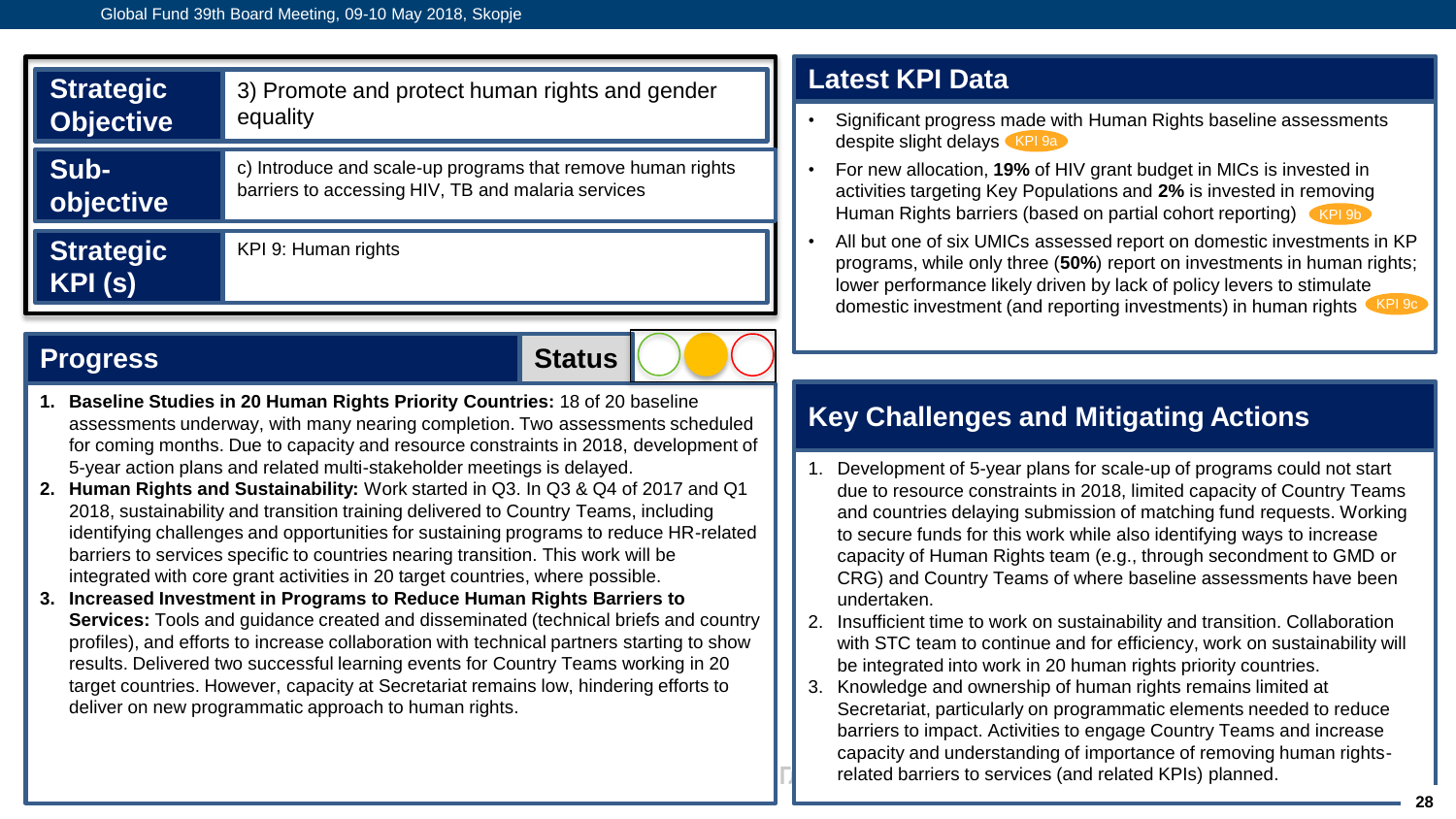| <b>Strategic</b>           | 3) Promote and protect human rights and gender                |
|----------------------------|---------------------------------------------------------------|
| <b>Objective</b>           | equality                                                      |
| Sub-                       | d) Integrate human rights considerations throughout the grant |
| objective                  | cycle and in policies and policy-making processes             |
| <b>Strategic</b><br>KPI(s) | KPI 9: Human rights                                           |



- **1. Comprehensive Human Rights Review of GF Policies and Processes:** Terms of reference developed and some resources secured to conduct review. Expectation is that review will be completed in Q2 2018.
- **2. Human Rights Complaints Procedure:** Due to competing priorities, this work started in Q4 2017 and expected to be completed by end of Q2 2018.
- **3. Addressing Human Rights Crises:** Development of revised approach to human rights crises underway and expected to be completed in Q2 2018. Internal working group established, including OIG.

### **Latest KPI Data**

- Significant progress made with Human Rights baseline assessments despite slight delays KPI 9a
- For new allocation, **19%** of HIV grant budget in MICs is invested in activities targeting Key Populations and **2%** is invested in removing Human Rights barriers (based on partial cohort reporting) (KPI 9b
- All but one of six UMICs assessed report on domestic investments in KP programs, while only three (**50%**) report on investments in human rights; lower performance likely driven by lack of policy levers to stimulate domestic investment (and reporting investments) in human rights KPI 9c

### **Key Challenges and Mitigating Actions**

Securing funding for, and managing baseline assessments more challenging than anticipated, resulting in other work delayed. New CRG staff member on board to support work on SO3d.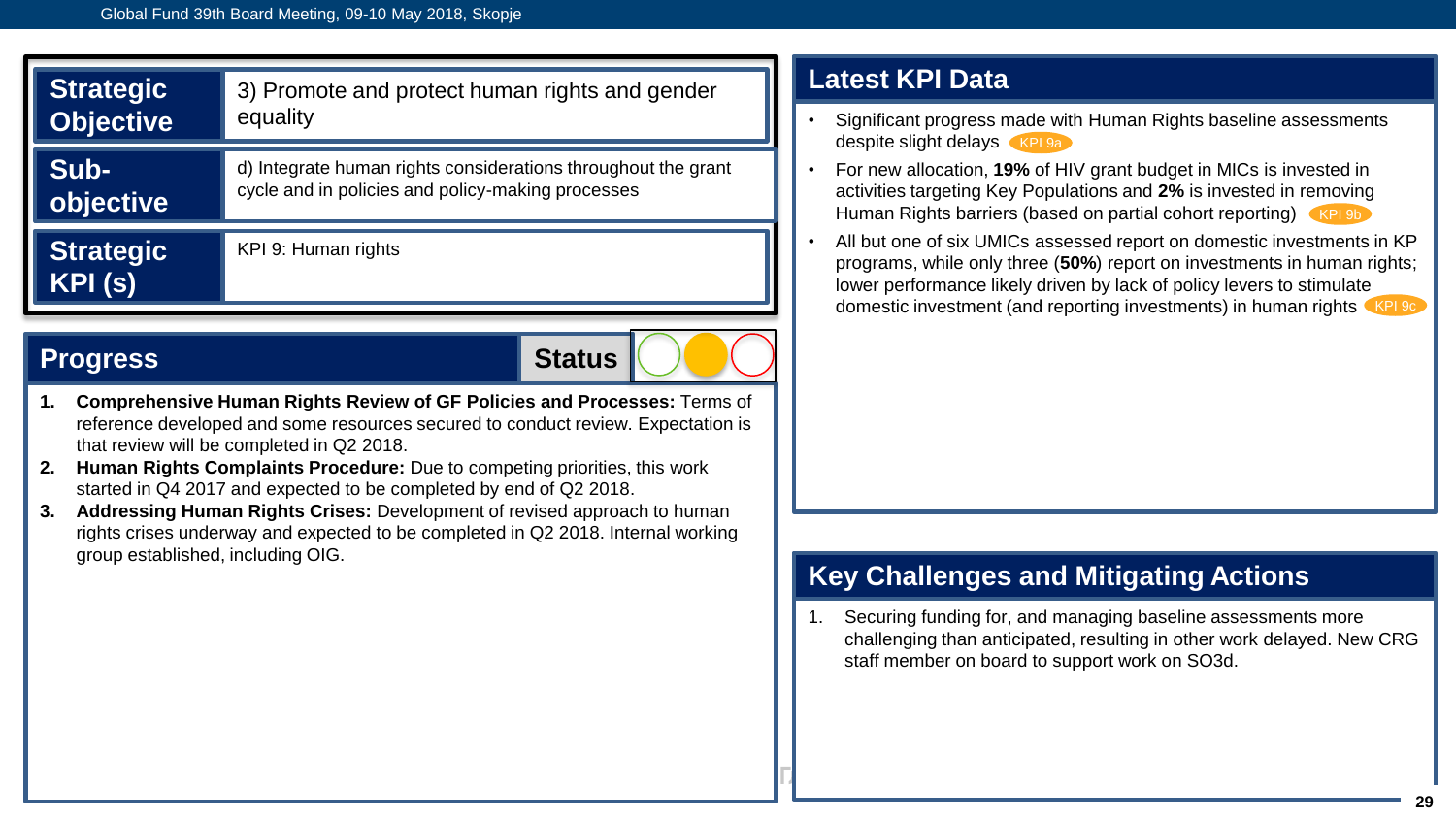| <b>Strategic</b> | 3) Promote and protect human rights and gender         |
|------------------|--------------------------------------------------------|
| <b>Objective</b> | equality                                               |
| Sub-             | e) Support meaningful engagement of Key and Vulnerable |
| objective        | Populations and networks in GF-related processes       |
| <b>Strategic</b> | KPI 5: Service coverage for key populations; KPI 9b:   |
| KPI (s)          | Investment in Key Populations programs                 |



- **1. Use of HIV Key Populations (KP) Implementation Tools:** Following global stakeholder convening in January to promote uptake of Key Population Implementation tools, 4 in-country consultations organized by global constituency-led key population networks:, Network of Sex Worker Projects, MSM Global Forum, International Network of People who Use Drugs, and Global Network of Trans Women and HIV/Action for Trans Equality. Consultations enabled local key population groups to discuss quality of the existing programs using Key Population Implementation as a benchmark and to develop action plans to advocate for scalingup comprehensive, rights-based services in line with tools.
- **2. TB and Malaria Affected Communities:** Activities continuing under CRG Strategic Initiative. Focus on strengthening regional TB networks and on supporting TB advocates to influence GF-related processes at country level. Malaria Matchbox toolkit developed and piloted in 2017 and will be rolled out in 3 countries.
- **3. Civil Society Engagement in CCMs:** 2017 cohort includes 23 CCMs for high impact or core countries that had at least 1 of 2 Civil Society engagement indicators not "fully compliant" in January 2017. Of this cohort, all have relevant activities in their improvement plans (100%) and 13 CCMs have improved on indicators (56%). In first half of 2018, given CCM Evolution project, CCM Hub will follow up with outstanding 10 CCMs.

### **Latest KPI Data**

• For new allocation, **19%** of HIV grant budget in MICs is invested in activities targeting Key Populations and **2%** is invested in removing Human Rights barriers (based on partial cohort reporting) KPI 9b

### **Key Challenges and Mitigating Actions**

All implementers have requested additional resources for work with TB and Malaria affected communities based on identified needs. CRG has had limited ability to provide this support. Review commissioned. Intensive support provided by CRG and TAP.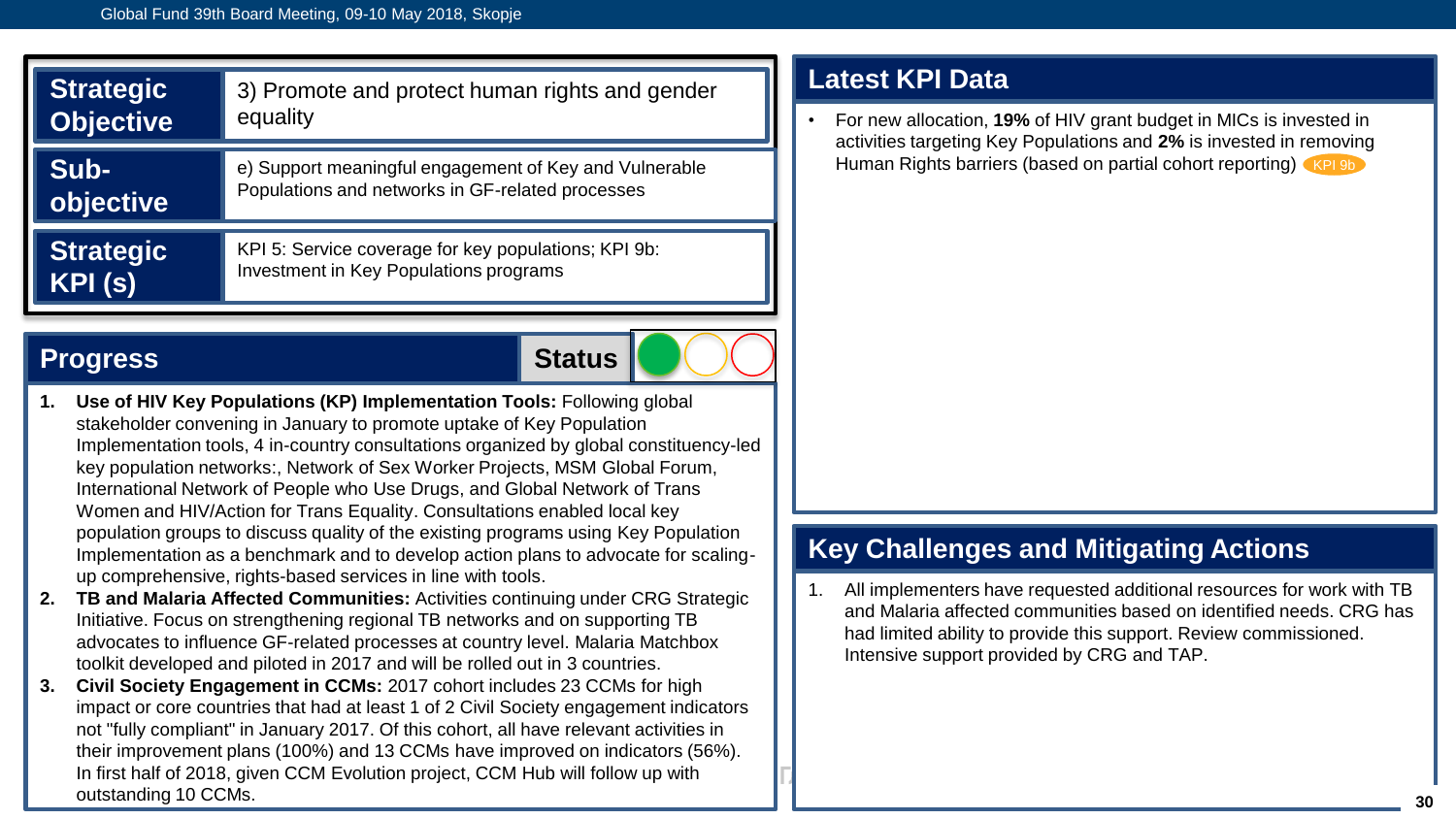| <b>Strategic</b> | 3) Promote and protect human rights and gender         |
|------------------|--------------------------------------------------------|
| <b>Objective</b> | equality                                               |
| Sub-             | e) Support meaningful engagement of Key and Vulnerable |
| objective        | Populations and networks in GF-related processes       |
| <b>Strategic</b> | KPI 5: Service coverage for key populations; KPI 9b:   |
| KPI(s)           | Investment in Key Populations programs                 |



- **4. Strengthening Engagement of Key and Vulnerable Populations during Grantmaking and Implementation:** From May - August 2017, consultations held with Internal Working Group and relevant GF departments (e.g. CCM Hub, Operational Support Team). As a result, CCM funding guidelines revised and trainings on OPN provided to GMD. From August 2017 - December 2017, recommendations integrated into CCM-related work (e.g. CCM evolution process, implementation of 15% CCM budget requirement). Demands for technical assistance promoted through CRG Strategic Initiative.
- **5. CRG Strategic Initiative (CRG SI)**: Completed work planning and contracting with all 40 selected suppliers through Requests for Proposals released throughout 2017. Two remaining Requests for Proposals to select suppliers under component 2 of CRG SI to be released by end Q1 2018, and new suppliers selected by end of Q2 2018. 10 TA requests fulfilled in Q4 of 2017. Received 10 additional requests in Q4 of 2017, with 9 TAs being fulfilled in Q1 2018. Convened first joint calls with global HIV KP networks and the regional platforms to discuss implementation of SI in 2018. Planning and convening learning event in Bangkok in Feb 2018, to bring together participants from all newly selected suppliers to discuss lessons learned from SI and implementation plans.

### **Latest KPI Data**

• For new allocation, **19%** of HIV grant budget in MICs invested in activities targeting Key Populations and **2%** invested in removing Human Rights barriers (based on partial cohort reporting) KPI 9b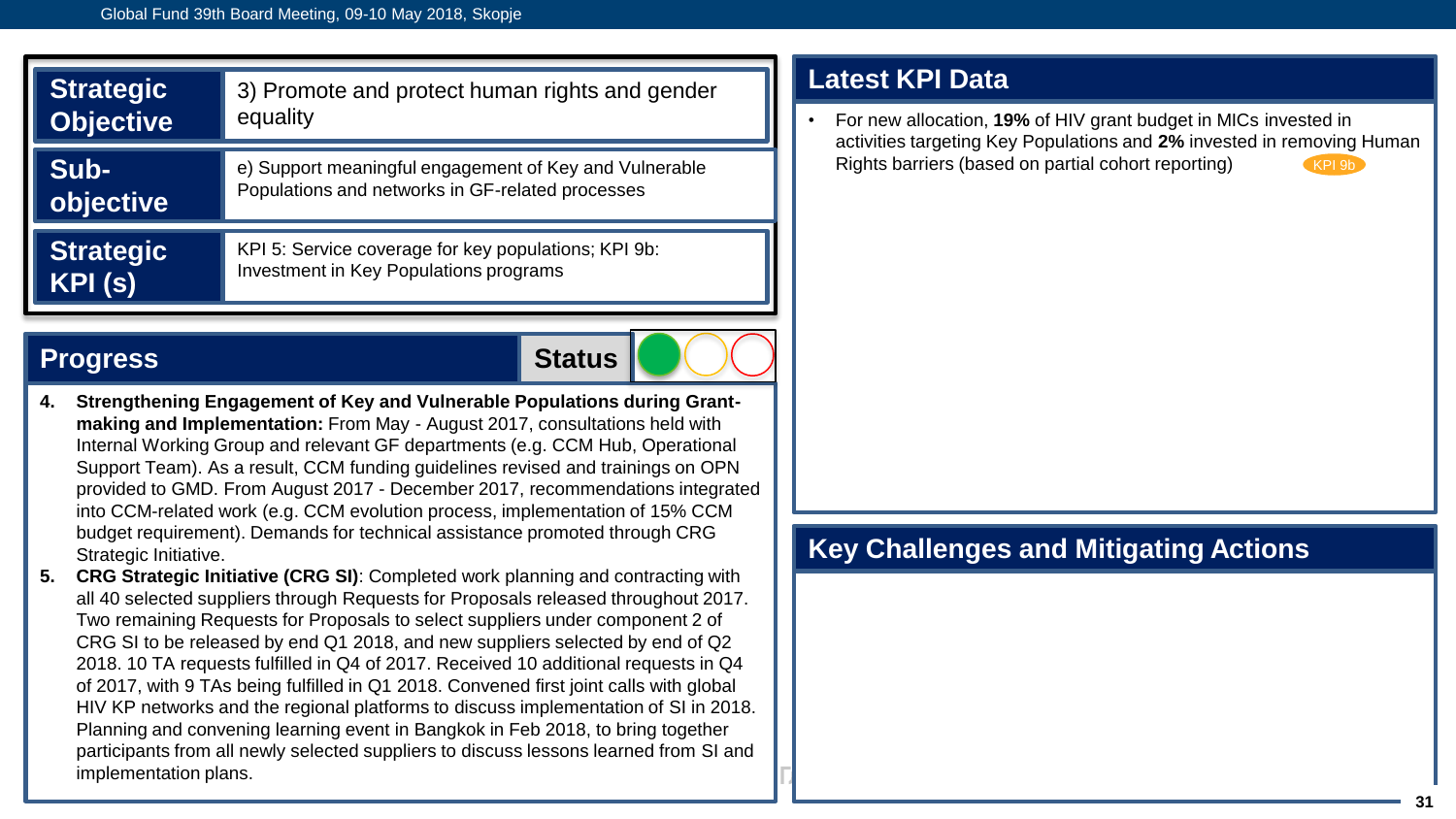| <b>Strategic</b>  | 3) Promote and protect human rights and gender      |
|-------------------|-----------------------------------------------------|
| Objective         | equality                                            |
| Sub-<br>objective | Cross-cutting to SO3                                |
| <b>Strategic</b>  | KPI 5: Service coverage for key populations;        |
| KPI(s)            | KPI 8: Gender and age equality; KPI 9: Human rights |



- **1. Training and Capacity Building:** Given volume of funding requests under approval in Q4 2017, alongside intense number of process and system related trainings for GMD staff, no training activities with GMD implemented in Q4 2017. During this period, CRG developed a workshop for those Country Teams, Fund Portfolio Managers and Public Health and Monitoring and Evaluation staff who work on 20 priority countries for scale up of programs to remove human rights barriers to service. Workshops delivered in January 2018. Range of trainings will be rolled out over 2018.
- **2. Inclusive Engagement:** AGYW Meaningful Engagement Fund (Her Voice) launched in November 2017 and currently receiving applications from and disbursing small grants to AGYW groups in 13 countries. Fund managed by partnerships of Southern African AIDS Trust and EANNASO.
- **3. Model for Gender and Human Rights Responsive Programming:** Comprehensive report on incorporating structural interventions in country HIV programme planning and their application in HIV investment models finalized from an expert consultation convened by technical partners with support from GF. Technical partners will guide GF on most efficient way of implementing recommendations of report in filling evidence gap and potential use of models.

### **Latest KPI Data**

- Significant progress made with Human Rights baseline assessments despite slight delays KPI 9a
- For new allocation, **19%** of HIV grant budget in MICs invested in activities targeting Key Populations and **2%** invested in removing Human Rights barriers (based on partial cohort reporting) KPI 9b
- All but one of six UMICs assessed report on domestic investments in KP programs, while only three (**50%**) report on investments in human rights; lower performance likely driven by lack of policy levers to stimulate domestic investment (and reporting investments) in human rights KPI 9c

### **Key Challenges and Mitigating Actions**

1. For gender and human rights model, comprehensive review of evidence and potentially filling of evidence gap required. GF to continue close collaboration with technical partners to collect critical evidence/information and develop conceptual framework as prerequisites for model development.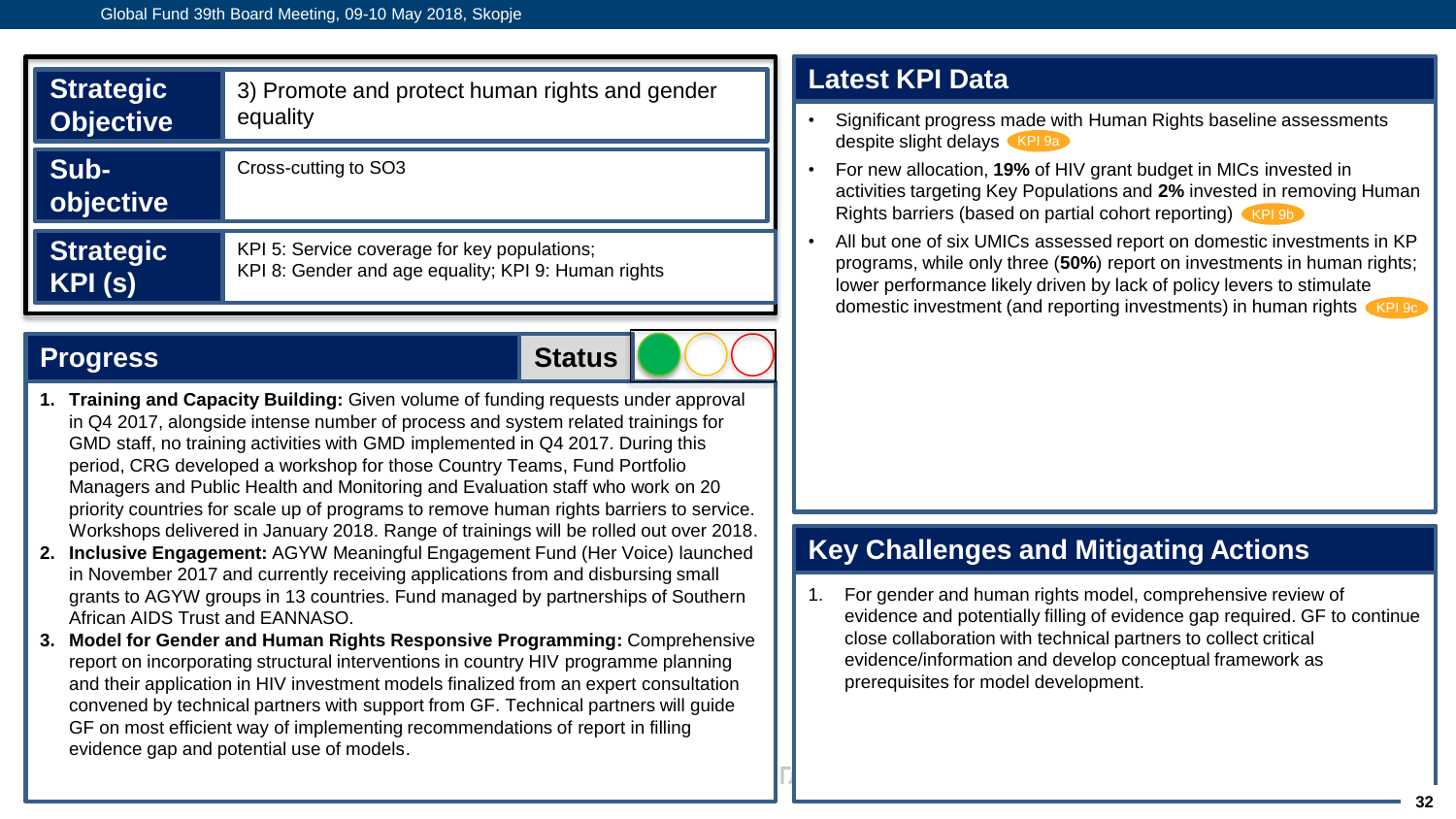## SO4: Mobilize Increased Resources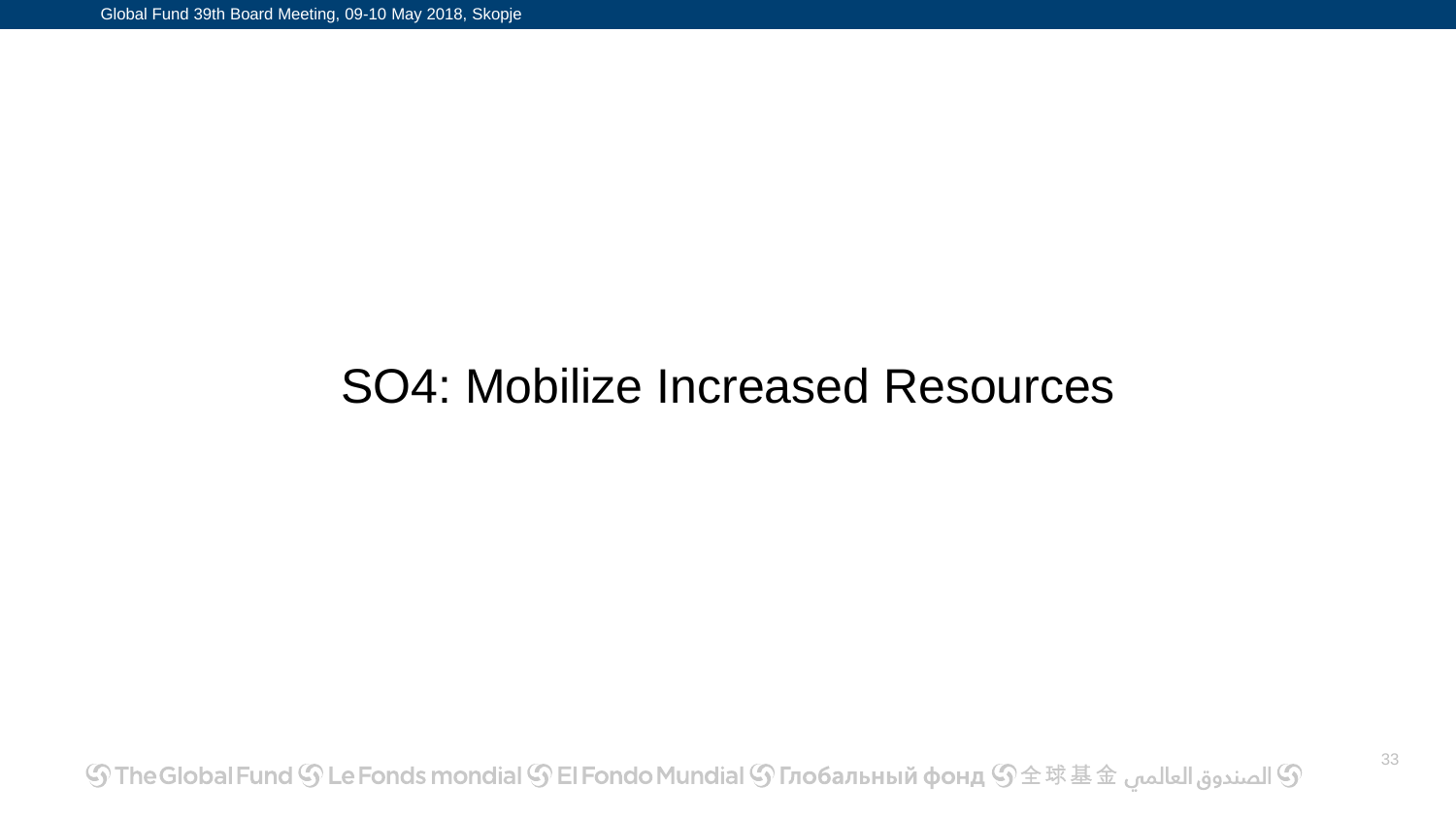| <b>Strategic</b><br><b>Objective</b> | 4) Mobilize increased resources                                                                                       |
|--------------------------------------|-----------------------------------------------------------------------------------------------------------------------|
| Sub-<br>objective                    | a) Attract additional financial and programmatic resources for<br>health from current, new public and private sources |
| <b>Strategic</b><br>KPI (s)          | KPI 10: Resource mobilization                                                                                         |



- **1. Donor Contribution Agreements:** As of end Feb 2018, 36 contribution agreements out of 38 from public donors expected to shift from tripartite to bilateral for the current replenishment period; of these 31 bilateral and 1 tripartite agreements signed.
- **2. Mobilization of Additional Resources:** Additional public and private sector pledges post-replenishment total \$35.1M. Board approval for creation of new transitional nonvoting Board seat for public donors pledging \$10 million or more in current replenishment to expand public donor base. Strategic Partnership between GF and Lombard Odier, Heineken, Unilever launched at WEF-Davos. (RED) partnering with Africans for Africa platform to expand (RED) business model.
- **3. Resource Mobilization Action Plan:** Action Plan for ongoing resource mobilization presented to AFC and Board in 2017.
- **4. Audit/Review/Report Completion:** Netherlands Scorecard (donor review undertaken every 2 years) ranks GF 3rd of 31 organizations reviewed. Compared to the last Scorecard in 2015, GF has either maintained or increased its score on each of the review categories/topics.

### **Latest KPI Data**

- So far, **USD 12.9b** pledged in this replenishment cycle (**99%** of the target) KPI 10a
- Out of this**, USD 850m (6.6%)** pledged by Private Sector
- Conversion rate of pledges to actual contributions is currently forecasted to be **100%** of initial forecasted amount KPI 10b

#### **Planned transformation of adjusted pledges**



### **Key Challenges and Mitigating Actions**

1. Increasingly challenging political landscape in key donor countries. Closely monitoring political transitions and building strong cross-party support for GF in key donor countries.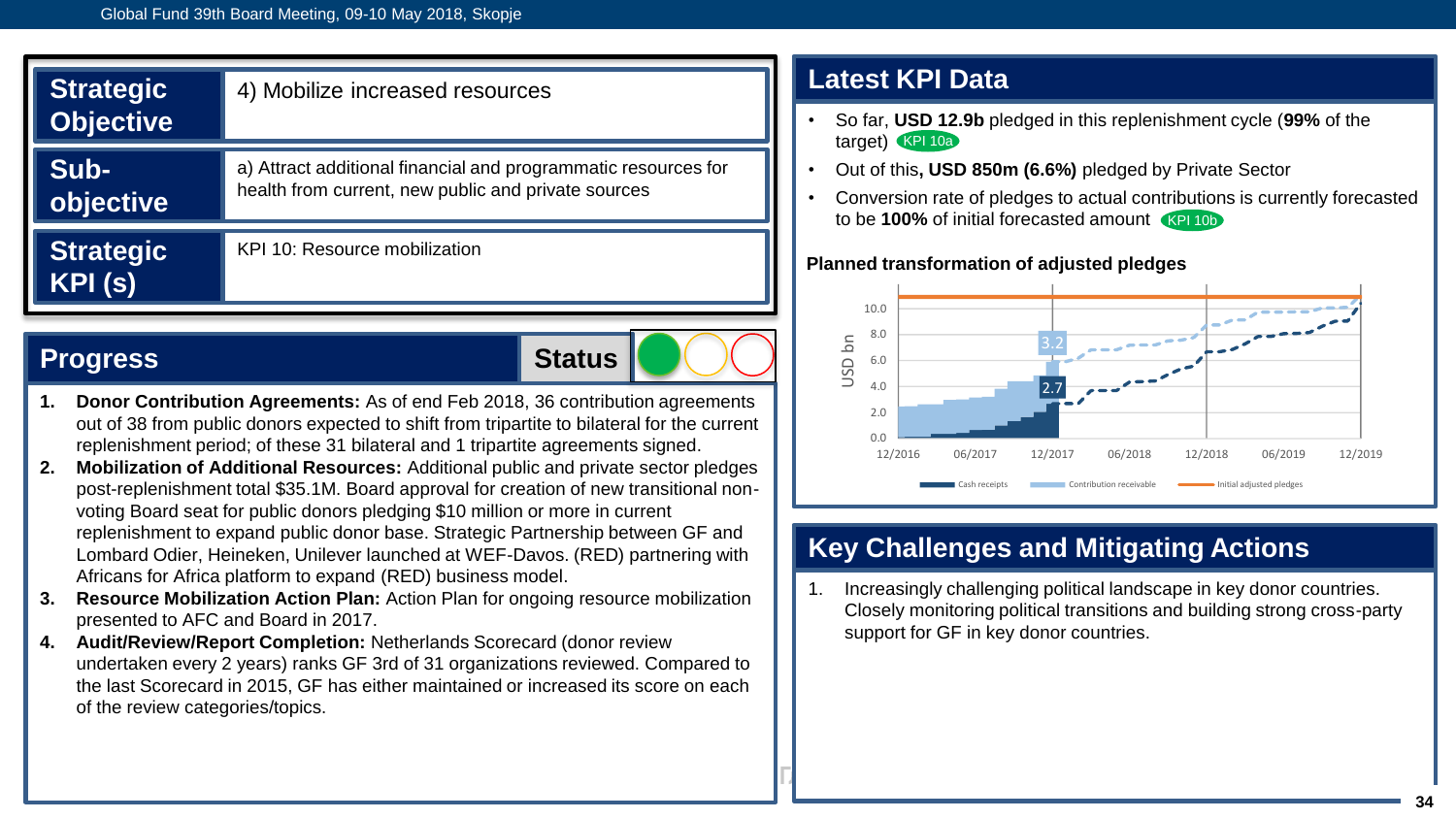| <b>Strategic</b><br>Objective | 4) Mobilize increased resources                                                                                   |
|-------------------------------|-------------------------------------------------------------------------------------------------------------------|
| Sub-<br>objective             | b) Support countries to use existing resources more efficiently<br>and to increase domestic resource mobilization |
| <b>Strategic</b><br>KPI(s)    | KPI 11: Domestic investments                                                                                      |



- **1. Debt to Health Agreements:** From shortlist of prospected countries, Netherlands, Italy and Belgium have sent negative response. Debt2Health proposal currently being reviewed at highest level for additional creditor country with go/no-go decision. Two new debt swaps in discussion.
- **2. Health Financing Strategies and Sustainability Plans:** Progress on development and implementation of health financing strategies in priority countries, including:
	- **Kenya:** Health financing strategy developed. Sustainability Plan for AIDS, TB & Malaria finalized in September 2017.
	- **Tanzania:** Health financing strategy developed. Sustainability Plan for AIDS, TB & Malaria finalized in September 2017.
	- **Ethiopia:** National Healthcare Financing Strategy developed and under review.
	- **National Health Financing Dialogues:** National Dialogues on health financing with Heads of States presiding took place in Togo, Benin, and Senegal.
- **3. Innovative Financing (IF):** Operationalization of blended finance continues to be explored in line with Framework for Joint investments in Blended Finance, namely for regional malaria elimination initiative in Central America, financed by multi-country catalytic investments. Update on development of GF vision for IF to be presented to March 2018 SC/AFC.

### **Latest KPI Data**

For 2014-2016 allocation period, actual domestic investment**<sup>1</sup>** was **118%** of minimum policy prescribed co-financing, exceeding minimum requirements across all income brackets. Further, **94%** of eligible countries assessed todate have met/exceeded policy prescribed co-financing requirements. KPI 11

#### **Results vs. Policy Stipulated Requirements**



- 1. Governments prefer channelling debt swap proceeds to national development agencies or approved mechanisms. Debt relief is no longer a priority for most governments. GF viewed as slow, complex and difficult fit to banks' deal generation cycle.
- 2. Political transitions (Kenya presidential elections). Activities currently supported by BMGF grant ending in 2018. Some funding for domestic financing advocacy work secured through Strategic Initiative.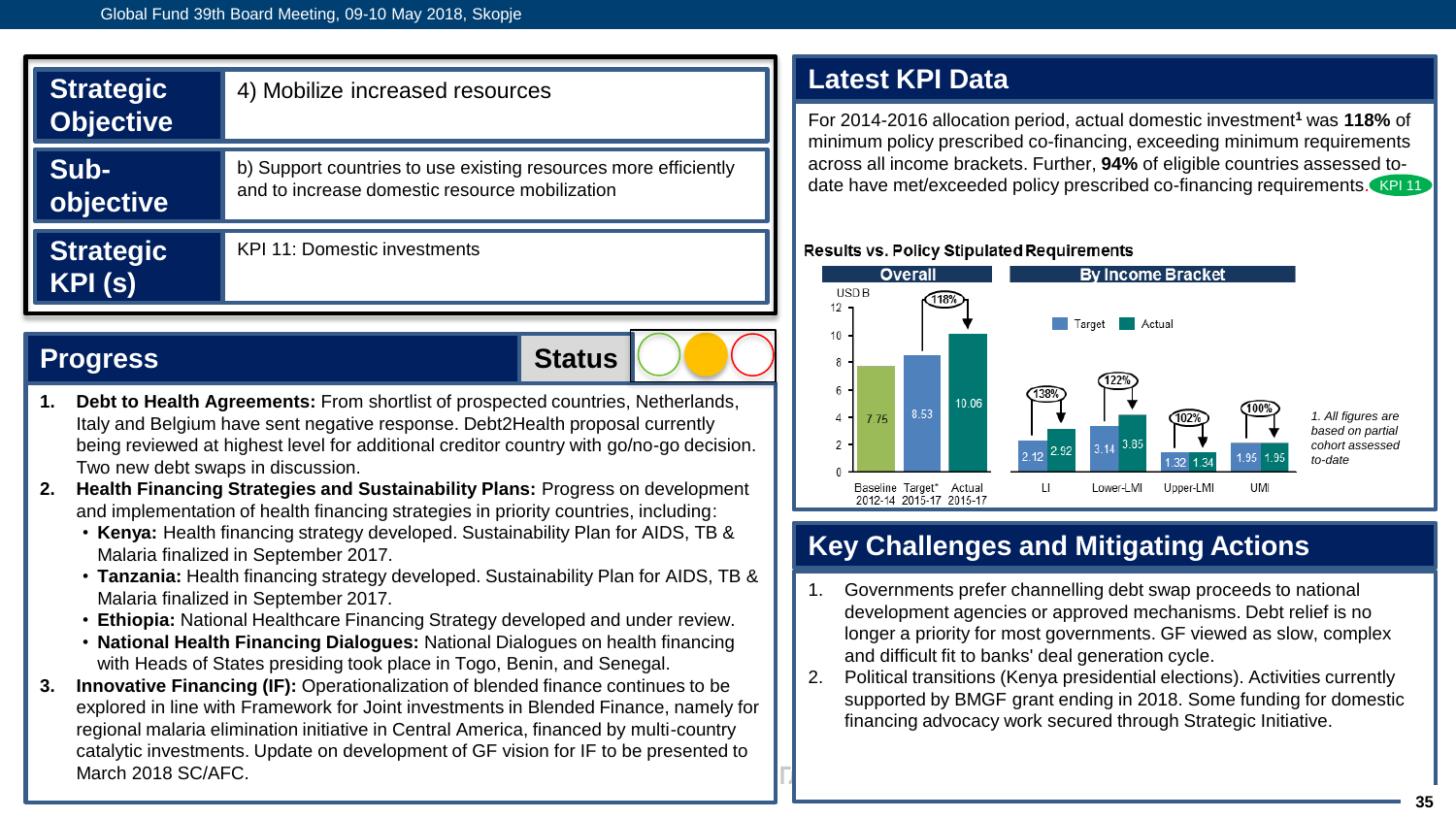| <b>Strategic</b><br><b>Objective</b>     | 4) Mobilize increased resources                                                                                                             |
|------------------------------------------|---------------------------------------------------------------------------------------------------------------------------------------------|
| Sub-<br>objective                        | c) Implement and partner on market shaping efforts that<br>increase access to affordable, quality-assured key medicines<br>and technologies |
| <b>Strategic</b><br>$\overline{KPI}$ (s) | KPI 6: Strengthen systems for health (a. procurement)<br>KPI 12: Availability of affordable health technologies                             |



#### **1. WAMBO:**

- **Pilots:** Design and implementation of extra features in wambo.org to support domestically funded transactions completed. Legal stack (terms of use, framework agreements, special terms and conditions) updated to provide appropriate legal framework to transactions. Five transactions expected to go through before end of Q2, remaining transactions before end of 2018.
- **Onboarding of GF-financed Health Products:** All PPM health products present on wambo.org: LLINs; ARVs; antimalarials; Rapid Diagnostics Tests for malaria, HIV and others; condoms and lubricants, leveraging partnership with UNFPA; viral load; so-called non-core pharmaceuticals, incl. drugs against opportunistic infections of HIV & other essential medicines often procured via grants; other diagnostics and lab equipment & supplies. Catalogue continues to be refined in collaboration w/ Procurement Service Agents and in light of PR demand and of sourcing strategies as they evolve.

### **Latest KPI Data**

- **67%** of defined products have more than three suppliers that meet Quality Assurance requirements KPI 12a
	- Taking action to accelerate approval of suppliers for new products (TLD, ped. ARV); >3 suppliers may not be commercially feasible for low-volume products
- **USD 205m** of savings were achieved in 2017 through direct KPI 12b procurement mechanisms, exceeding the annual savings target
- **84%** of pooled procurement orders were delivered on time and in full, exceeding PPM target

### **Key Challenges and Mitigating Actions**

1. Countries participating in pilot required to pre-pay for orders placed on wambo.org, which in some cases not permitted by local regulations. Waivers or 3<sup>rd</sup> party guaranteeing of liabilities being explored as potential solutions.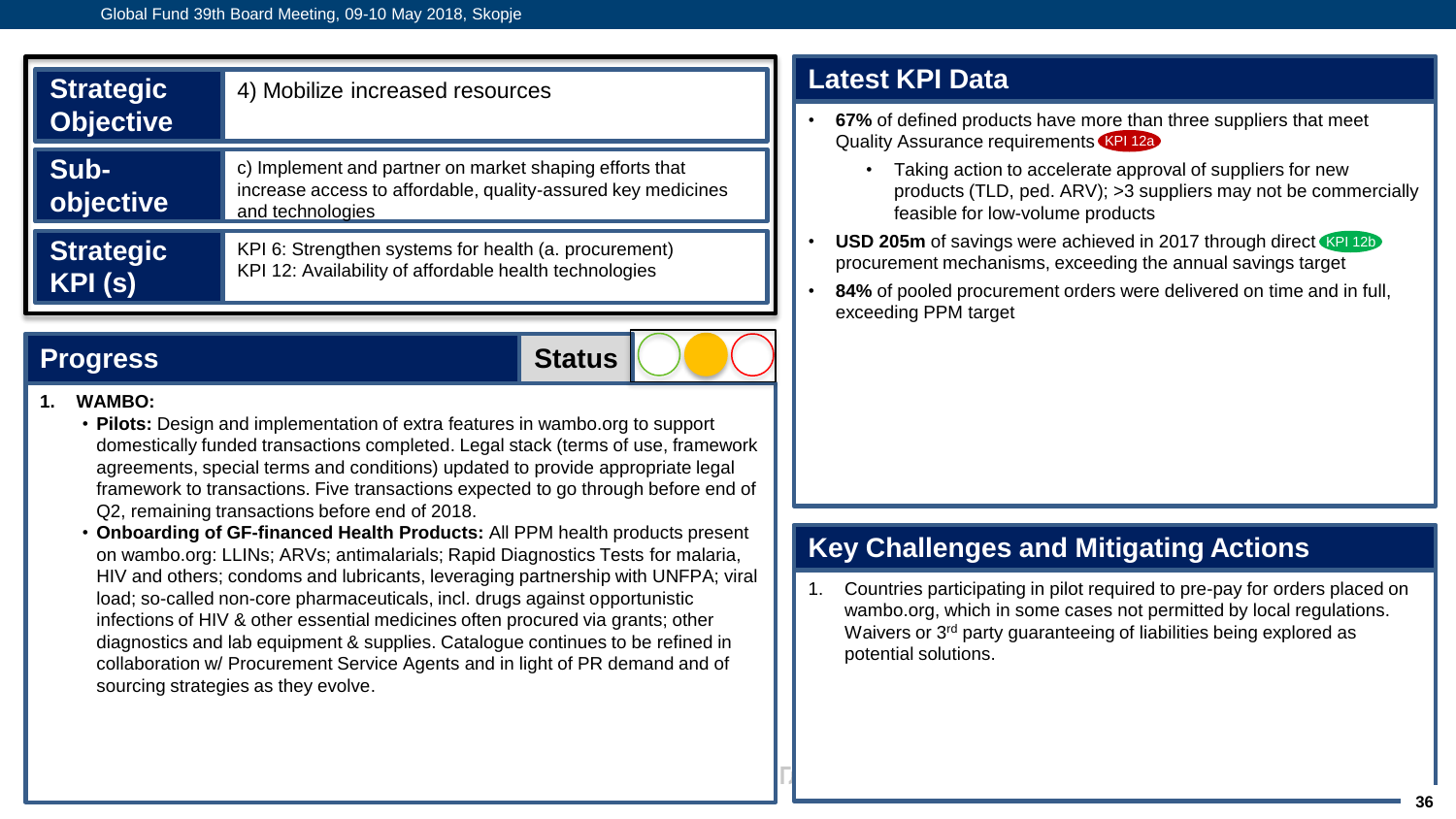| <b>Strategic</b><br><b>Objective</b>    | 4) Mobilize increased resources                                                                                                             |
|-----------------------------------------|---------------------------------------------------------------------------------------------------------------------------------------------|
| Sub-<br>objective                       | c) Implement and partner on market shaping efforts that<br>increase access to affordable, quality-assured key medicines<br>and technologies |
| <b>Strategic</b><br>$\overline{KPI(S)}$ | KPI 6: Strengthen systems for health (a. procurement)<br>KPI 12: Availability of affordable health technologies                             |



- **2. Health Product Categories Covered under Framework Agreements:** Progress is on-track for all categories with exceptions of two: (1) Rapid Diagnostics Tests tender will be launched in Q3 2018 due to reprioritization based on current resources and current market dynamics; and (2) Procurement capacity building will be reviewed and updated as part of Market Shaping road-map.
- **3. Product Category Strategies:** In Q4 2017, Sourcing Strategic Review meeting held with key partners and stakeholders to review progress on implementing the Market Shaping Strategy to date and to inform Phase 2 implementation. Roadmap identifying additional opportunities developed with inputs from meeting. Key activities being incorporated into work planning for 2018-2021. Procurement strategies for antimalarial medicines and ARVs updated, including expanded scope (with respect to products) and for antimalarial medicines, inclusion of responsible procurement requirements for sourcing of artemisinin.

### **Latest KPI Data**

- **67%** of defined products have more than three suppliers that meet Quality Assurance requirements KPI 12a
	- Taking action to accelerate approval of suppliers for new products (TLD, ped. ARV); >3 suppliers may not be commercially feasible for low-volume products
- **USD 205m** of savings achieved in 2017 through direct procurement mechanisms, exceeding the annual savings target KPI 12b
- **84%** of pooled procurement orders were delivered on time and in full, exceeding the PPM target

### **Key Challenges and Mitigating Actions**

2. Following delays on recruitment of diagnostic specialist in first half of 2017, Sourcing Department Work Plan reprioritized based on current resources. Plans to recruit technical expert consultant to bridge gap.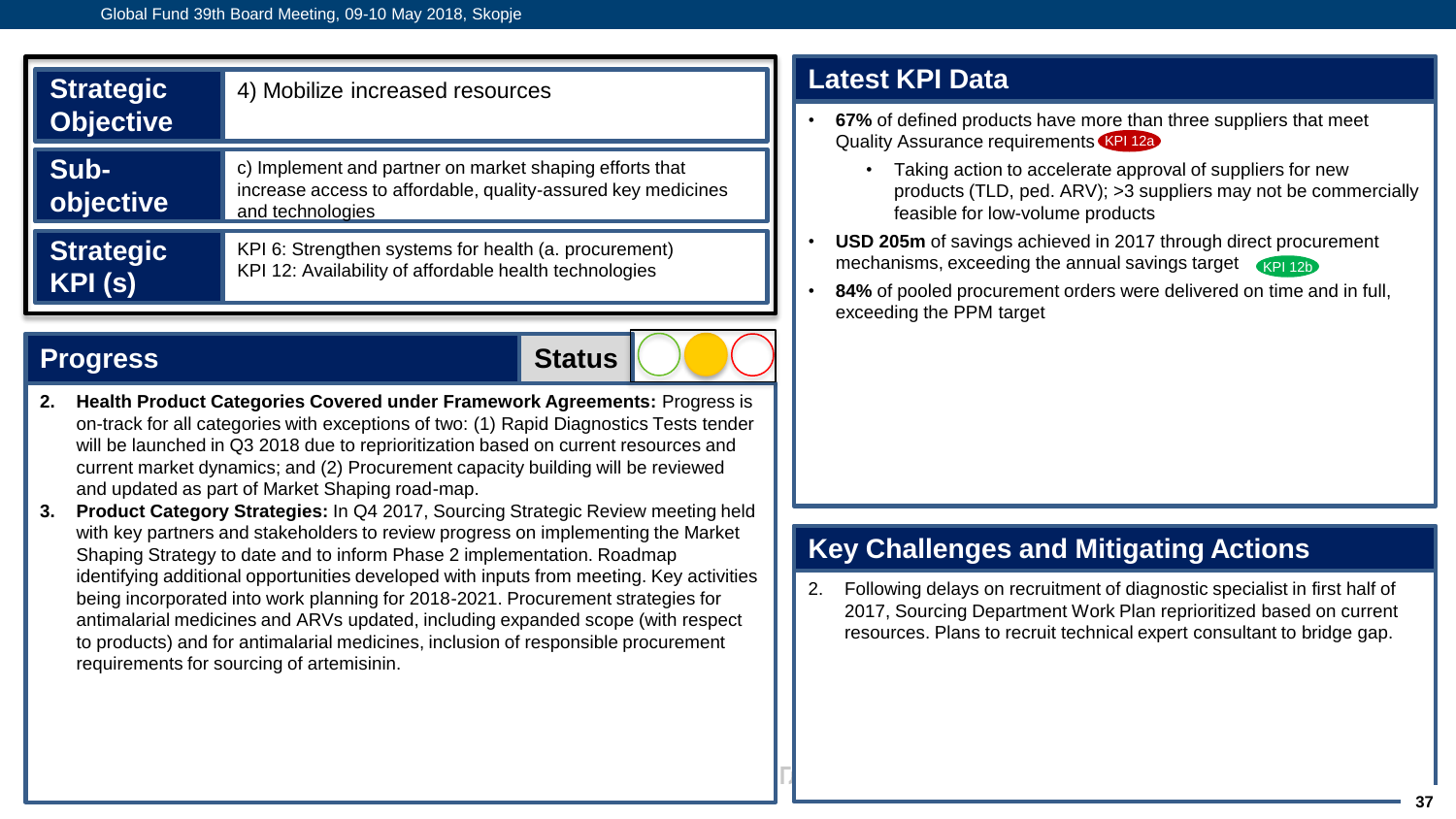| <b>Strategic</b><br><b>Objective</b> | 4) Mobilize increased resources                                                                                                                                     |
|--------------------------------------|---------------------------------------------------------------------------------------------------------------------------------------------------------------------|
| Sub-<br>objective                    | d) Support efforts to stimulate innovation and facilitate the rapid<br>introduction and scale-up of cost-effective health technologies<br>and implementation models |
| <b>Strategic</b><br>KPI(s)           | KPI 12: Availability of affordable health technologies                                                                                                              |



- **1. Private-public Partnerships**
	- **Liberia:** August 2017 review of health financing strategy helped identify key issues and areas for improvement. Key stakeholders will be reconvened once new President and Cabinet officials have been appointed.
	- **Uganda:** Continued engagement with Federation of Uganda Employers (FUE) and CCM-Uganda on development of private sector-led One Dollar Initiative to mobilize contributions to HIV programs. Next milestone is One Dollar Initiative's first board retreat in March.
- **2. Product Scale-up Roadmaps:** Partnering to support transition to new, improved ARV regimen (TLD from TLE) has been major focus of engagement with two other large buyers (PEPFAR and the Republic of South Africa) and suppliers, in addition to facilitating supply/demand information exchange and dialogue with the multiagency ARV Procurement Working Group. By end Dec 2017, orders placed for limited number of countries in support of transition from TLE. In ARV Global tender (launched Q1 2018), TLD included as strategic product, alongside collaborative work with suppliers to assure supply and maximize value opportunities. On LLINs with potential to address resistance, suppliers of innovative products retained as panel suppliers in last tender.

### **Latest KPI Data**

- **67%** of defined products have more than three suppliers that meet Quality Assurance requirements KPI 12a
	- Taking action to accelerate approval of suppliers for new products (TLD, ped. ARV); >3 suppliers may not be commercially feasible for low-volume products
- **USD 205m** of savings were achieved in 2017 through direct KPI 12b procurement mechanisms, exceeding the annual savings target
- **84%** of pooled procurement orders were delivered on time and in full, exceeding the PPM target

### **Key Challenges and Mitigating Actions**

Liberia private public partnership work on hold given competing country priorities. May start in 2018. Continued close engagement between Political and Civil Society Advocacy Department, Country Teams and CCM to maintain relationship.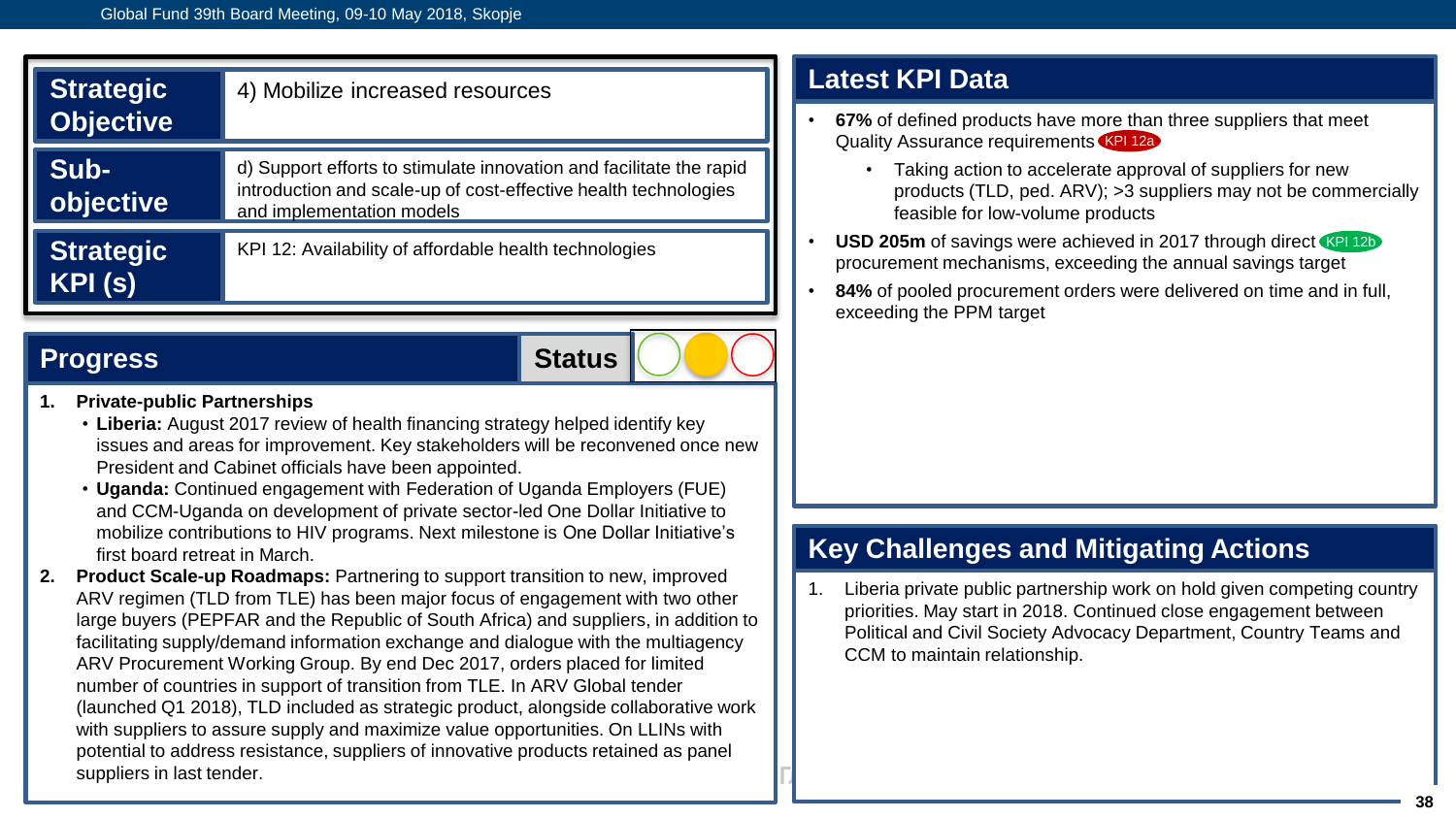## Cross-Cutting

 $\mathbb S$  الصندوق العالمي  $\mathbb S$  The Global Fund  $\mathbb S$  Le Fonds mondial  $\mathbb S$  El Fondo Mundial  $\mathbb S$  Глобальный фонд  $\mathbb S$   $\pm$   $\mathbb R$   $\pm$   $\pm$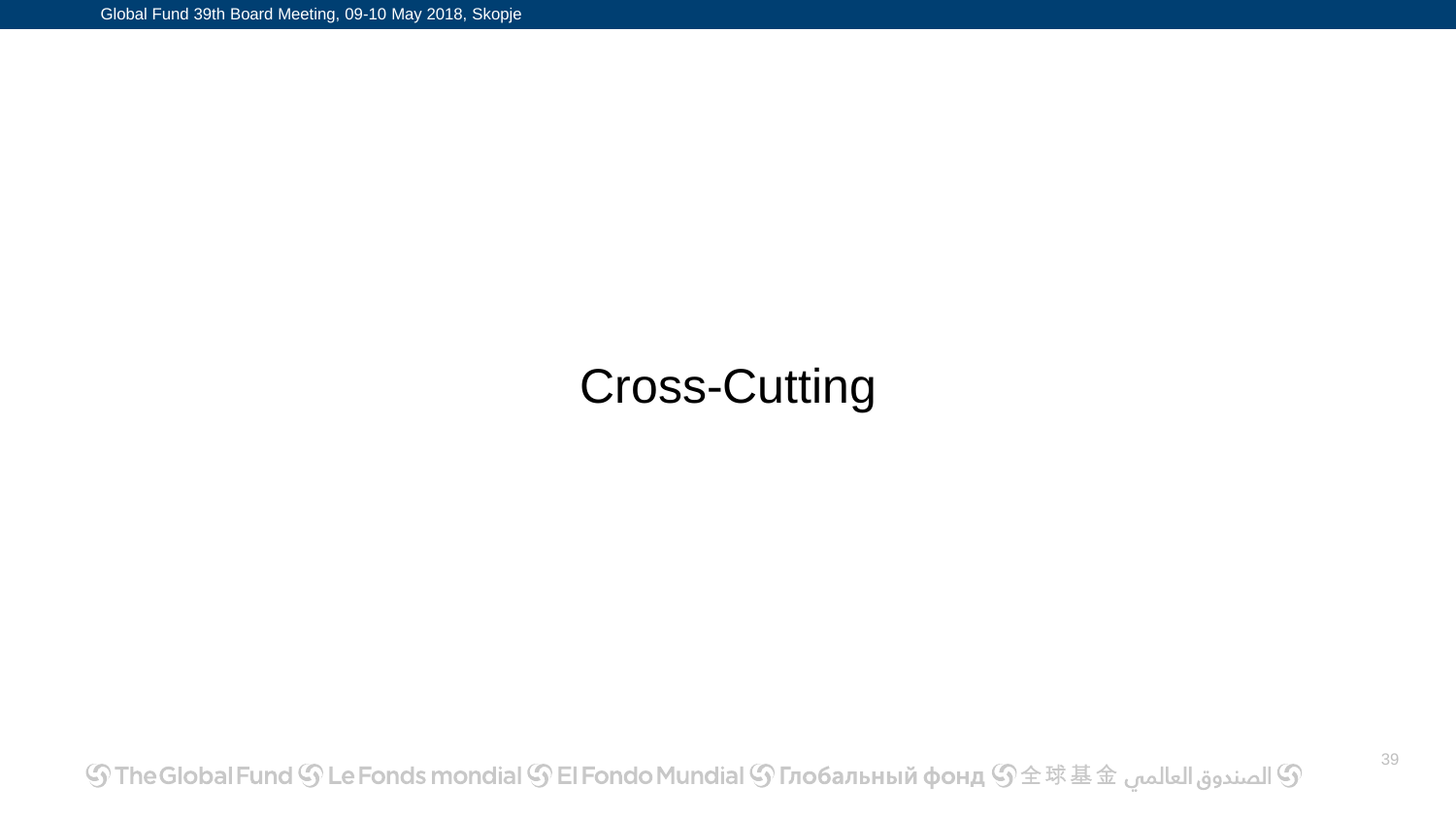| <b>Strategic</b><br><b>Objective</b> | <b>Cross-cutting to Strategy</b> |
|--------------------------------------|----------------------------------|
| Sub-<br>objective                    | Cross-cutting to Strategy        |
| <b>Strategic</b><br>KPI(S)           | All                              |

**Status**

- **1. Ethics:**
- **Ethics and Integrity Communications and Training:** Secretariat Ethics training plan developed, with training modules for different audiences. Two teams (MENA and EECA), 107 Secretariat staff, 90 LFA experts, 173 CCM members, 40 PR/SR representatives and 28 Board, committee and constituency members participated in Ethics awareness and training activities in 2017. Code of Conduct certification and training to all staff underway in Q1 2018, and Speak Up survey planned for Q2/Q3.
- **Anti-corruption Program and Policy:** Combatting Fraud and Corruption Policy implementation planning under way – main focus is on CCM Code of Conduct and Integrity Due Diligence, below:
	- **CCM Code of Conduct:** CCM Code of Conduct and enforcement mechanisms integrated into CCM Evolution project. Committee review in March 2018, planned for Board presentation in May 2018.
	- **Risk-based Integrity Due Diligence (IDD):** Extensive piloting and deployment of IDD in some key processes during 2017 (Board Leadership, Committee Leadership and Executive Director appointments.) Revised processes to be completed in several Secretariat-level categories by October 2018.

### **Latest KPI Data**

• Cross-cutting

- Significant delays on Integrity Due Diligence project due to competing business priorities in 2017. Stronger focus on this in 2018 with additional resources to be acquired for second half of 2018.
- 2. Limited financing on CCMs may mean CCM Code enforcement may be spotty, extensive interests across stakeholders may delay CCM Code approval at Board level even further. To mitigate, ongoing coordination with CCM Strategy project and development of differentiated approach.